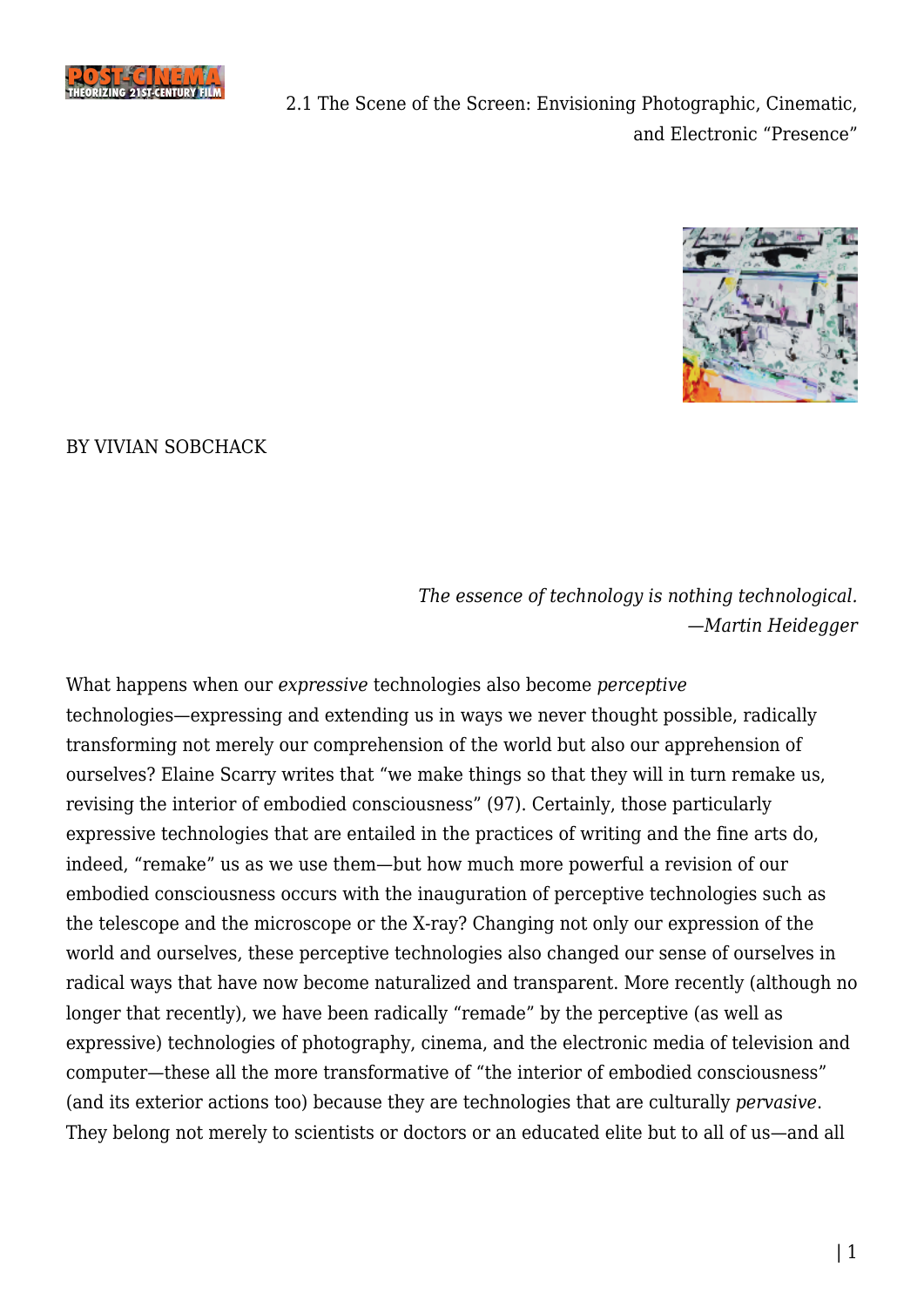

of the time.

Indeed, it almost goes without saying that during the past century photographic, cinematic, and electronic technologies of representation have had enormous impact on our means and modalities of expression and signification. Less obvious, perhaps, is the enormous impact these technologies have had on the historically particular significance or "sense" we have and make of those temporal and spatial coordinates that radically in-form and orient our social, personal, and bodily existence. At this time in the United States, whether or not we go to the movies; watch television or music videos; own camcorders, videotapes, or digital video disc recorder/players; allow our children to engage video and computer games; write our academic papers on personal computers; do our banking and shopping online—we are all part of a moving-image culture, and we live cinematic and electronic lives. Indeed, it is not an exaggeration to claim that none of us can escape daily encounters—both direct and indirect—with the *objective* phenomena of photographic, cinematic, televisual, and computer technologies and the networks of communication and texts they produce. It is also not an extravagance to suggest that, in the most profound, socially pervasive, and yet personal way, these objective encounters transform us as *embodied subjects*. That is, relatively novel as materialities of human communication, photographic, cinematic, and electronic media have not only historically *symbolized* but also historically *constituted* a radical alteration of the forms of our culture's previous temporal and spatial consciousness and of our bodily sense of existential "presence" to the world, to ourselves, and to others.

This different sense of subjectively perceived and embodied presence, both signified and supported by first photographic and then cinematic and electronic media, emerges within and co-constitutes objective and material practices of representation and social existence. Thus, while certainly cooperative in creating the moving-image culture or lifeworld we now inhabit, cinematic and electronic technologies are quite different not only from photographic technologies but also from each other in their concrete materiality and particular existential significance. Each technology not only differently *mediates* our figurations of bodily existence but also *constitutes* them. That is, each offers our lived bodies radically different ways of "being-in-the-world." Each implicates us in different structures of material investment, and—because each has a particular affinity with different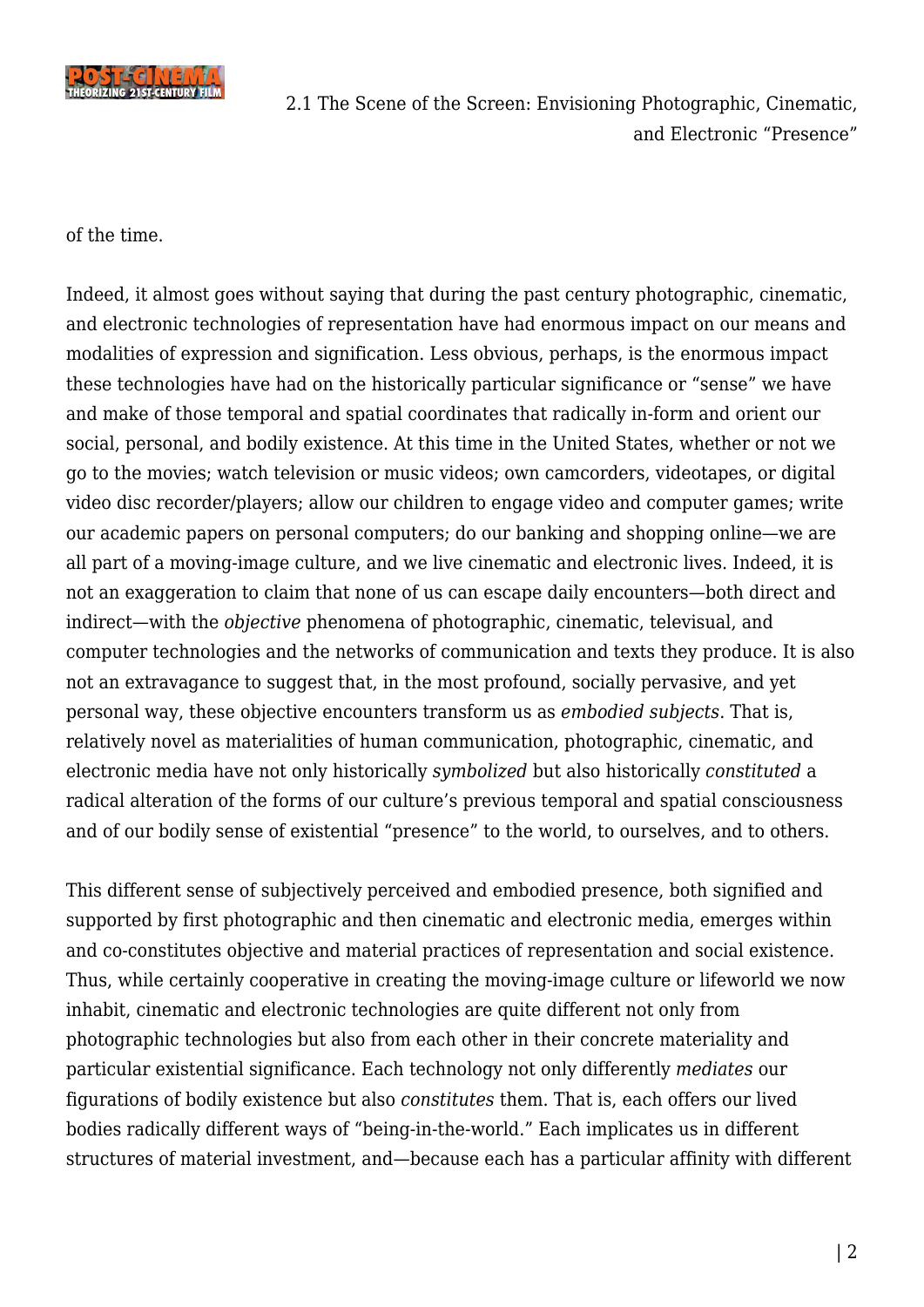

cultural functions, forms, and contents—each stimulates us through differing modes of presentation and representation to different aesthetic responses and ethical responsibilities. As our aesthetic forms and representations of "reality" become externally realized and then unsettled first by photography, then cinema, and now electronic media, our values and evaluative criteria of what counts in our lives are also unsettled and transformed. In sum, just as the photograph did in the nineteenth and early twentieth centuries, so in the late twentieth and early twenty-first, cinematic and electronic screens differently solicit and shape our presence to the world, our representation in it, and our sensibilities and responsibilities about it. Each differently and objectively alters our subjectivity while each invites our complicity in formulating space, time, and bodily investment as significant personal and social experience.

These preliminary remarks are grounded in the belief that historical changes in our sense of time, space, and existential, embodied presence cannot be considered less than a consequence of correspondent changes in our technologies. However, they also must be considered something more—for, as Martin Heidegger reminds us in the epigraph that begins this essay, "The essence of technology is nothing technological" (317). That is, technology never comes to its particular material specificity and function in a neutral context to neutral effect. Rather, it is historically informed not only by its materiality but also by its political, economic, and social context, and thus it both co-constitutes and expresses not merely technological value but always also cultural values. Correlatively, technology is never merely used, never simply instrumental. It is always also incorporated and lived by the human beings who create and engage it within a structure of meanings and metaphors in which subject-object relations are not only cooperative and co-constitutive but are also dynamic and reversible.

It is no accident, for example, that in our now dominantly electronic (and only secondarily cinematic) culture, many people describe and understand their minds and bodies in terms of computer systems and programs (even as they still describe and understand their lives in terms of movies). Nor is it trivial that computer systems and programs are often described and understood in terms of human minds and bodies (for example, as intelligent or susceptible to viral infection) and that these new computer-generated "beings" have become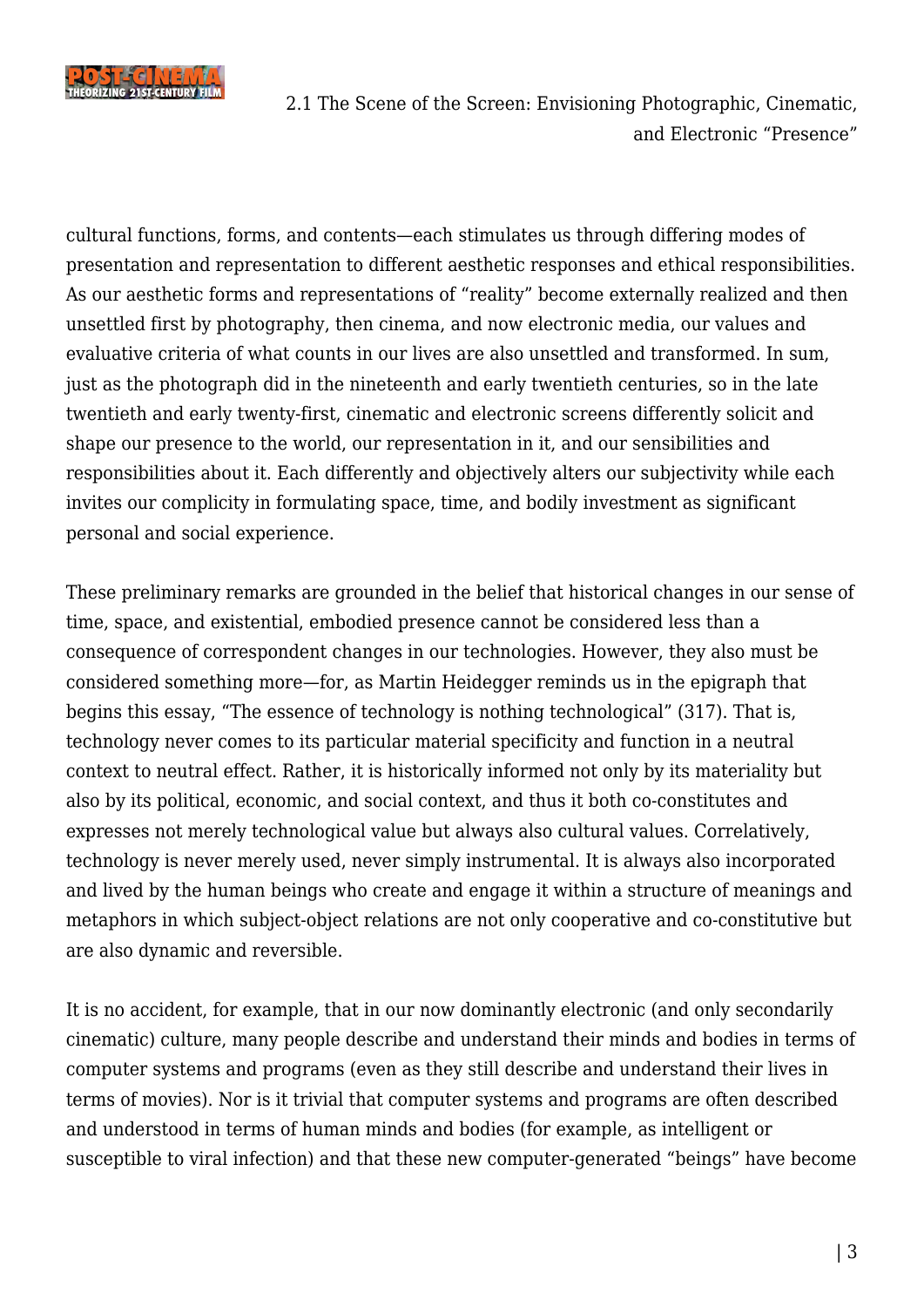

the explicit cybernetic heroes of our most popular moving-image fictions (for example, *Robocop*, Paul Verhoeven, 1987; or *Terminator 2: Judgment Day*, James Cameron, 1991). As Elena del Río suggests, "[T]echnology springs from the very human condition of embodiment and . . . the human imaginary is of necessity a technologically drawn and grounded structure" (97). Thus, even in the few examples above we can see how a qualitatively new techno-logic begins to alter our perceptual orientation in and toward the world, ourselves, and others. Furthermore, as this new techno-logic becomes culturally pervasive and normative, it can come to inform and affect profoundly the socio-logic, psycho-logic, axio-logic, and even the bio-logic by which we daily live our lives.

<span id="page-3-1"></span><span id="page-3-0"></span>Most powerful of all, in this regard, are those perceptual technologies that serve also as technologies of representation—namely, photography, cinema, television, and, most recently, computers. These technologies extend not only our senses but also our capacity to see and make sense of ourselves. Certainly, a technological artifact that extends our physical capacities like the automobile (whose technological function is neither perception nor representation but transportation) has profoundly changed the temporal and spatial shape and meaning of our lifeworld and our own bodily and symbolic sense of ourselves[.\[1\]](#page-30-0) However, such perceptual and representational technologies as photography, motion pictures, television, video, and computers in-form us twice over: first through the specific material conditions by which they latently engage and extend our senses at the transparent and lived bodily level of what philosopher of technology Don Ihde calls our "microperception," and then again through their manifest representational function by which they engage our senses consciously and textually at the hermeneutic level of what he calls our "macroperception" (29)[.\[2\]](#page-30-1) Most theorists and critics of cinematic and electronic media have been drawn to the latter—that is, to macroperceptual descriptions and interpretations of the hermeneutic-cultural contexts that inform and shape both the materiality and social contexts of these technologies and their textual representations. Nonetheless, we would not be able to reflect on and analyze either technologies or texts without, at some point, having engaged them *immediately*—that is, through our perceptive sensorium, through the *immanent mediation* and materiality of our own bodies. Thus, as Ihde reminds us, although "there is no microperception (sensory-bodily) without its location within a field of macroperception," it is equally true that there is "no macroperception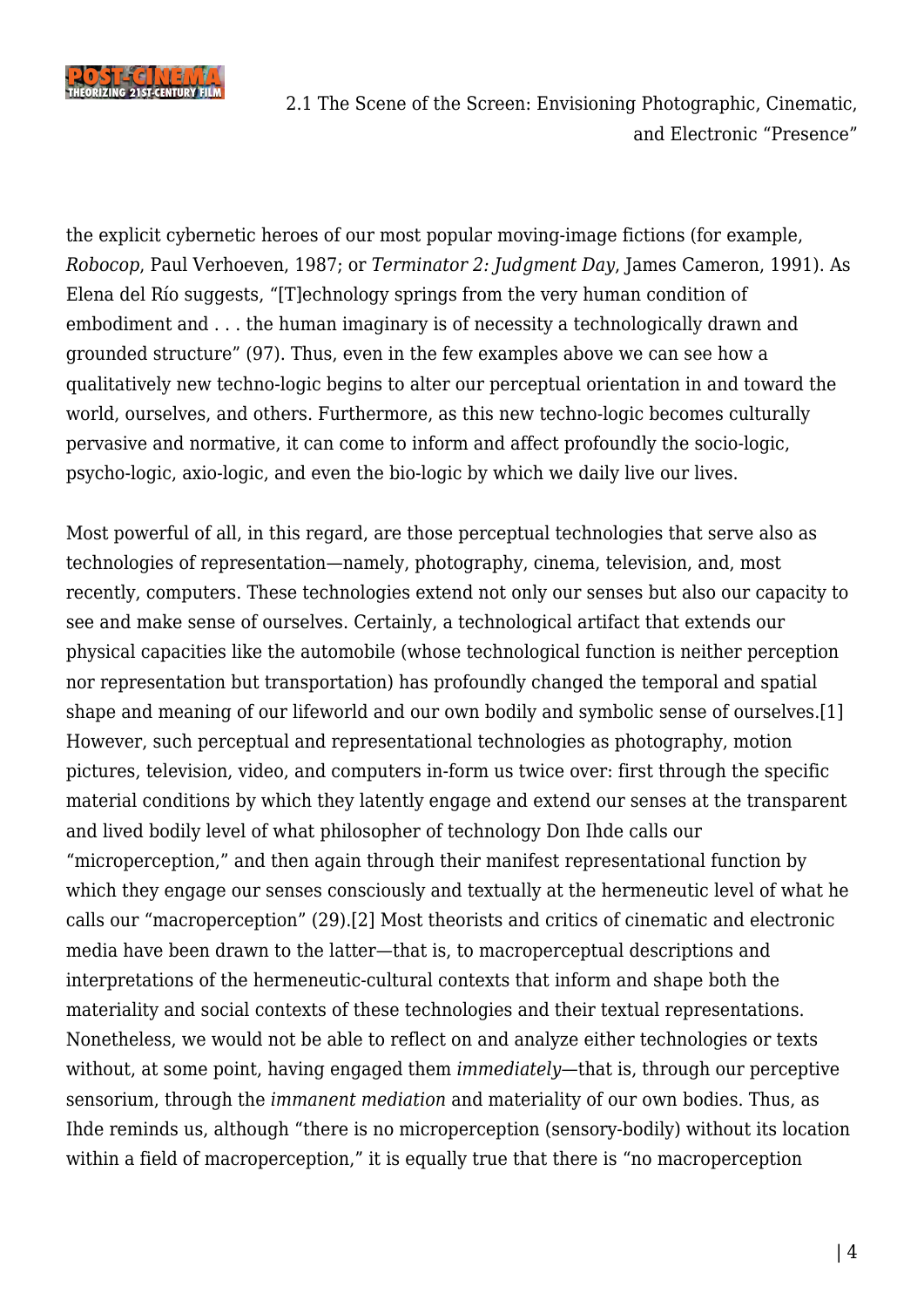

without its microperceptual foci." Indeed, all macroperceptual descriptions and interpretations "find their fulfillment *only* within the range of microperceptual possibility" (Ihde 29; emphasis added). It is important to emphasize, however, that because perception is constituted and organized as a bodily and sensory *gestalt* that is always already meaningful, a microperceptual focus is *not* reducible to a focus on physiology. That is, insofar as our senses are not only sensible but also "make sense," the perceiving and sensible body is always also a *lived body*—immersed in, making, and responding to social as well as somatic meaning.

In what follows, then, I want to emphasize certain microperceptual aspects of our engagement with the perceptual technologies of photographic, cinematic, and electronic representation that have been often overlooked. I also want to suggest some of the ways the respective *material* conditions of these media and their reception and use inform and transform our microperceptual experience—particularly our temporal and spatial sense of ourselves and our cultural contexts of meaning. We look at and carry around photographs or sit in a movie theater, before a television set, or in front of a computer not only as *conscious beings* engaged in the activity of perception and expression but also as *carnal beings*. Our vision is neither abstracted from our bodies nor from our other modes of perceptual access to the world. Nor does what we see merely touch the surface of our eyes. Seeing images mediated and made visible by technological vision thus enables us not only to see technological images but also to see technologically. As Ihde emphasizes, "the concreteness of [technological] 'hardware' in the broadest sense connects with the equal concreteness of our bodily existence"; thus "the term 'existential' in context refers to perceptual and bodily experience, to a kind of 'phenomenological materiality'" (21). Insofar as the photographic, the cinematic, and the electronic have each been *objectively constituted* as a new and discrete techno-logic, each also has been *subjectively incorporated*, enabling a new and discrete perceptual mode of existential and embodied presence. In sum, as they have mediated and represented our engagement with the world, with others, and with ourselves, photographic, cinematic, and electronic technologies have transformed us so that we presently see, sense, and make sense of ourselves as quite other than we were before each of them existed.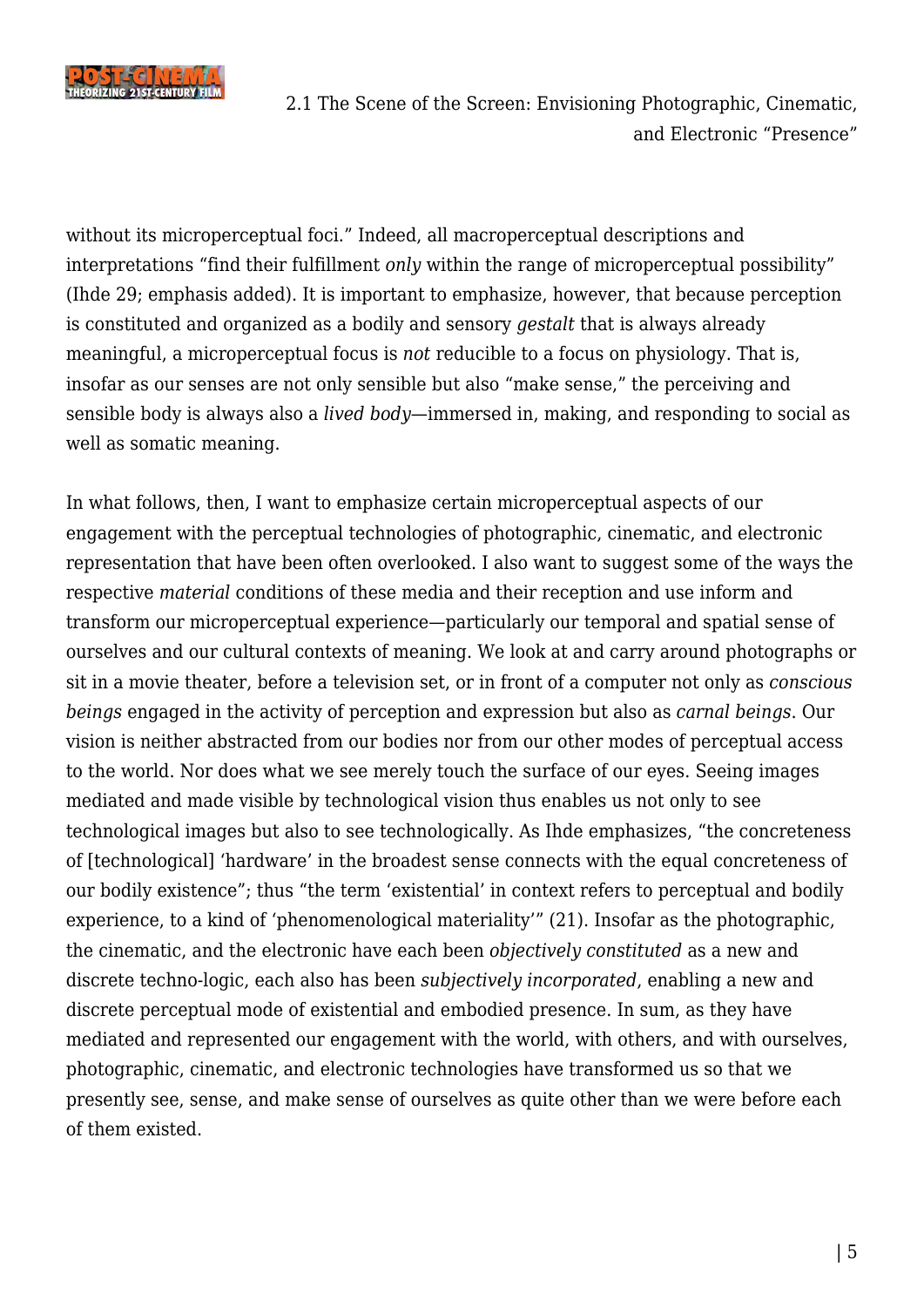

The correlation and materiality of both human subjects and their objective artifacts not only suggests some commensurability and possibilities of confusion, exchange, and reversibility between them but also suggests that any phenomenological analysis of the existential relation between human lived-body subjects and their technologies of perception and representation must be semiological and historical even at the microperceptual level. Description must attend both to the particular objective materiality and modalities through which subjective meanings are signified and to the subjective cultural and historical situations in which both objective materiality and meaning come to cohere in the praxis of everyday life. Like human vision, the materiality and modalities of photographic, cinematic, and electronic perception and representation are not abstractions. They are concretely situated and finite, particularly conventional and institutionalized. They also inform and share in the spatiotemporal structures and history of a wide range of interrelated cultural phenomena. Thus, in its attention to the broadly defined "material conditions" and "relations" of production (specifically, the conditions for and production of both technological perception and its existential meaning), existential phenomenology is compatible with certain aspects of new historicism or Marxist analysis.

In this context we might turn to Fredric Jameson's seminal discussion of three crucial and expansive historical "moments" marked by "a technological revolution within capital itself" and the related "cultural logics" that correspondingly emerge and become dominant in each of them to radically inform three revolutions in aesthetic sensibility and its representation (77). Situating these three critical moments in the 1840s, 1890s, and 1940s, Jameson correlates the major technological changes that revolutionized the structure of capital—changing market capitalism to monopoly capitalism to multinational capitalism—with the changes wrought by the "cultural logics" identified as, respectively, realism, modernism, and postmodernism, three radically different axiological forms and norms of aesthetic representation and ethical investment. Extrapolating from Jameson, we can also locate within this historical and logical framework three correspondent technological modes and institutions of visual (and aural) representation: respectively, the photographic, the cinematic, and the electronic. Each, I would argue, has been critically complicit not only in a specific *technological revolution* within capital but also in a specific *perceptual revolution* within the culture and the subject. That is, each has been significantly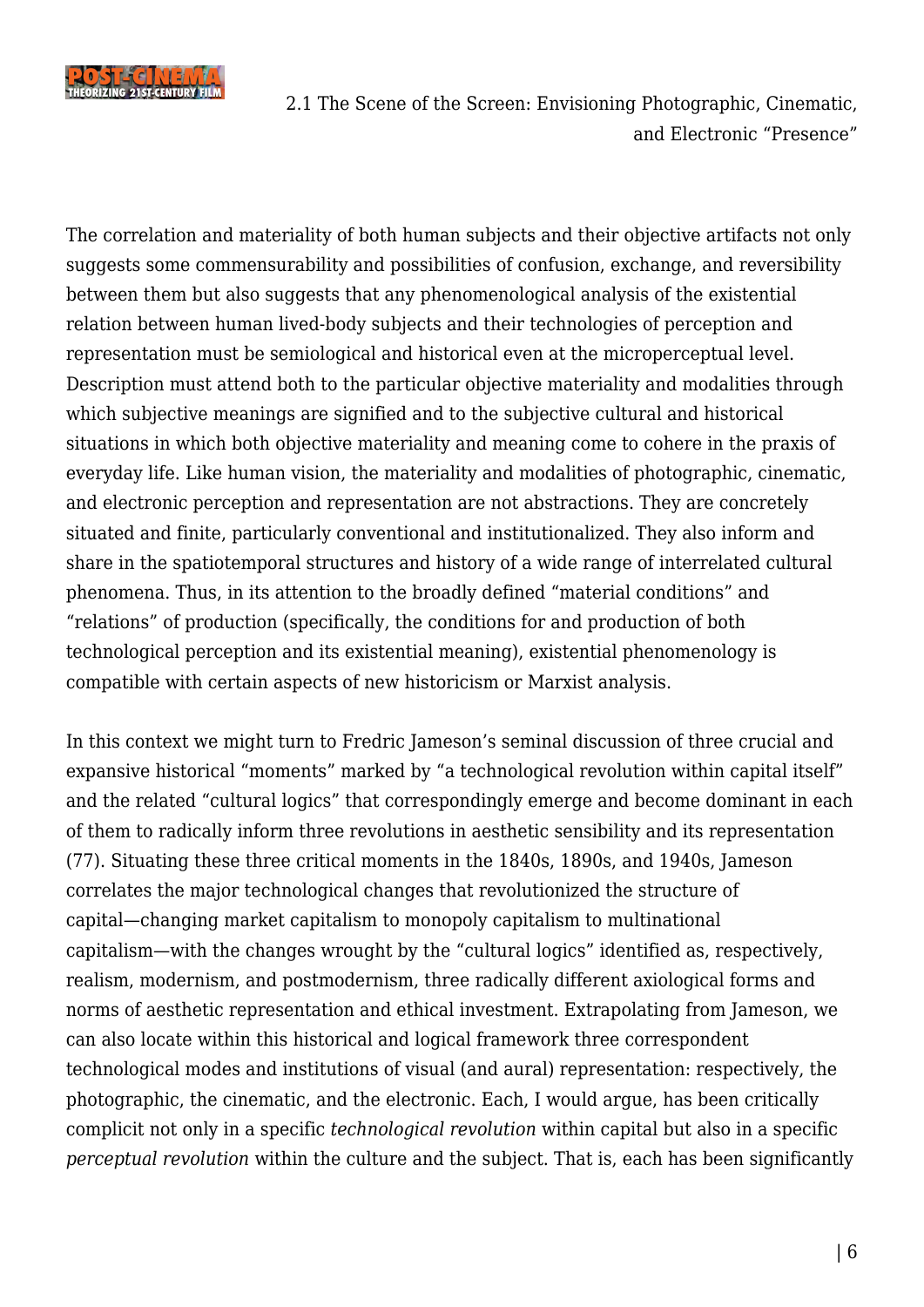

co-constitutive of the particular temporal and spatial structures and phenomeno-logic that inform each of the dominant cultural logics Jameson identifies as realism, modernism, and postmodernism.

In this regard, writing about the technologically inflected and pervasive perceptual revolution in the lived experience of time and space that took place in Europe and the United States during the period between 1880 and 1918, phenomenological historian Stephen Kern demonstrates that although some major cultural changes occurred relatively independent of technology, others were "*directly* inspired by new technology" or emerged more subtly from the new technological "metaphors and analogies" that *indirectly* altered the structures of perceptual life and thought (6-7). What is suggested here is that the technologically discrete nature and phenomenological impact of new technologies or "materialities" of representation co-constitute a complex cultural gestalt—one implicated in and informing each historically specific "technological revolution in capital" and transformation of cultural logic. Thus, the technological "nature" of the photographic, the cinematic, and the electronic is graspable always and only in a qualified manner—that is, less as a technological essence than as a cultural theme.

<span id="page-6-0"></span>Although my most novel contributions here are, I hope, to our understanding of the technologies of cinematic and electronic representation (those two materialities that constitute our current moving-image culture), something must first be said of that culture's grounding in the context and phenomenology of the *photographic* (which has provoked a good deal of phenomenological description)[.\[3\]](#page-30-2) The photographic mode of perception and representation is privileged in the period of market capitalism located by Jameson as beginning in the 1840s. This was a "moment" emergent from and driven by the technological innovations of steam-powered mechanization, which both enabled unprecedented industrial expansion and informed the new cultural logic of realism. Not only did industrial expansion give rise to other modes and forms of expansion, but this expansion was itself historically unique because of its unprecedented *visibility*. As Jean-Louis Comolli points out: "The second half of the nineteenth century lives in a sort of frenzy of the visible. . . . [This is] the effect of the social multiplication of images. . . . [It is] the effect also, however, of something of a geographical extension of the field of the visible and the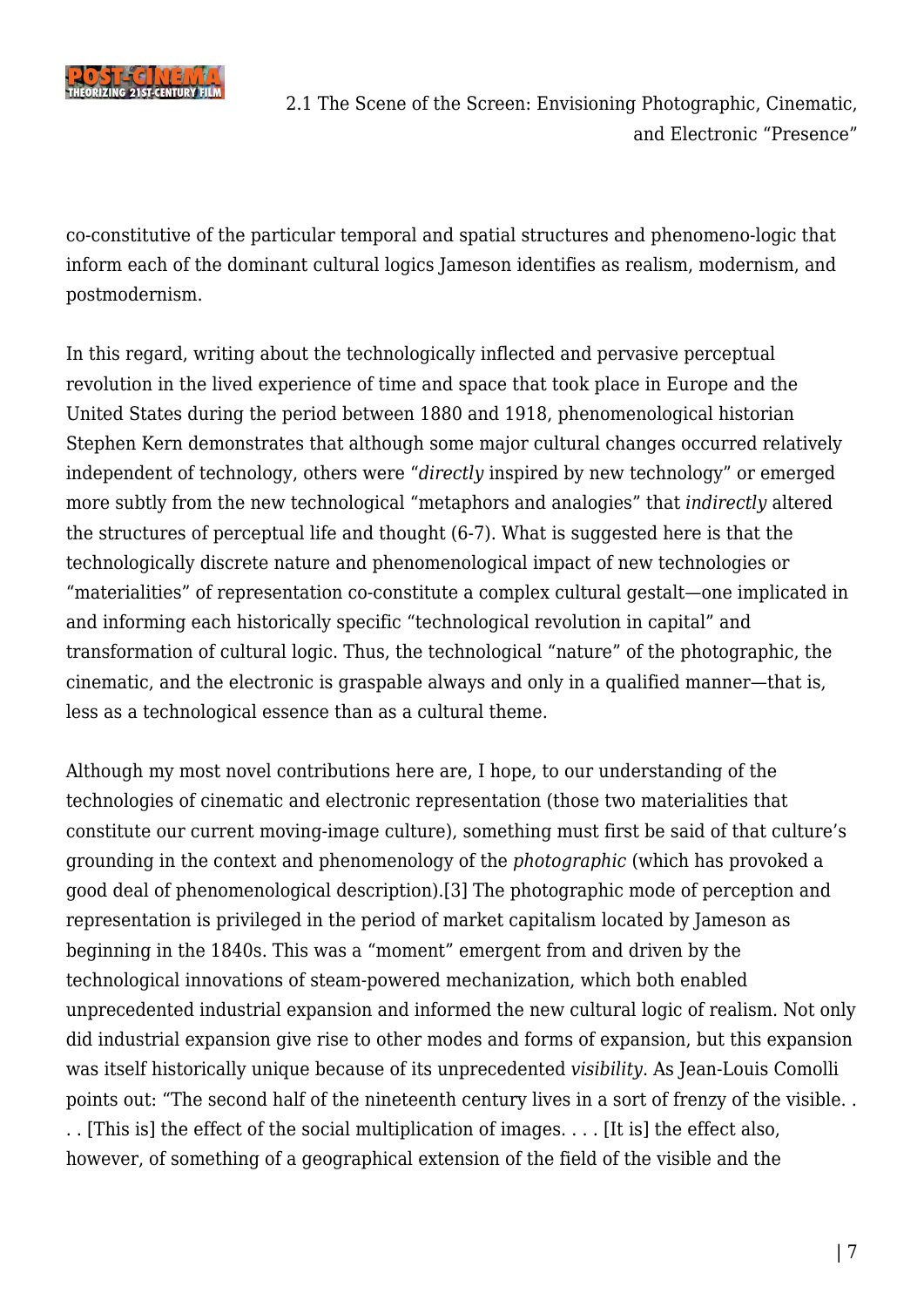

representable: by journies, explorations, colonisations, the whole world becomes visible at the same time that it becomes appropriatable" (122-23). Thus, although the cultural logic of realism has been seen as represented primarily by literature (most specifically, the bourgeois novel), it is, perhaps, even more intimately bound to the mechanically achieved, empirical, and representational "evidence" of the world constituted—and expanded—by photography.

<span id="page-7-1"></span><span id="page-7-0"></span>Until very recently the photographic has been popularly and phenomenologically perceived as existing in a state of testimonial verisimilitude—the photograph's film emulsions analogically marked with (and objectively "capturing") material traces of the world's concrete and "real" existence[.\[4\]](#page-30-3) Unlike the technologies that preceded it, photography produced images of the world with an exactitude previously rivaled only by the human eye. Thus, as Comolli suggests, with the advent of photography the human eye loses its "immemorial privilege"; it is devalued in relation to "the mechanical eye of the photographic machine" that "now sees *in its place*" (123). This replacement of human with mechanical vision had its compensations, however—among them, *the material control, containment, and objective possession of time and experience*.[\[5\]](#page-31-0) Abstracting visual experience from an ephemeral temporal flow, the photographic both chemically and metaphorically "fixes" its ostensible subject quite literally as an *object* for vision. It concretely reproduces the visible in a *material process* that—like the most convincing of scientific experiments—produces the seemingly same results with each iteration, empirically giving weight to and proving in its iterability the relationship between the visible and the real. Furthermore, this material process results in a *material form* that can be objectively possessed, circulated, and saved, that can accrue an increasing rate of interest over time and become more *valuable* in a variety of ways. Photography is thus not only a radically new form of representation that breaks significantly with earlier forms, but it also radically changes our epistemological, social, and economic relationships to both representation and each other. As Jonathan Crary tells us: "Photography is an element of a new and homogenous terrain of consumption and circulation in which an observer becomes lodged. To understand the 'photographic effect' in the nineteenth century, one must see it as a crucial component of the new cultural economy of value and exchange, not as part of a continuous history of visual representation" (13). Indeed, identifying the nineteenth-century photograph as a fetish object, Comolli links it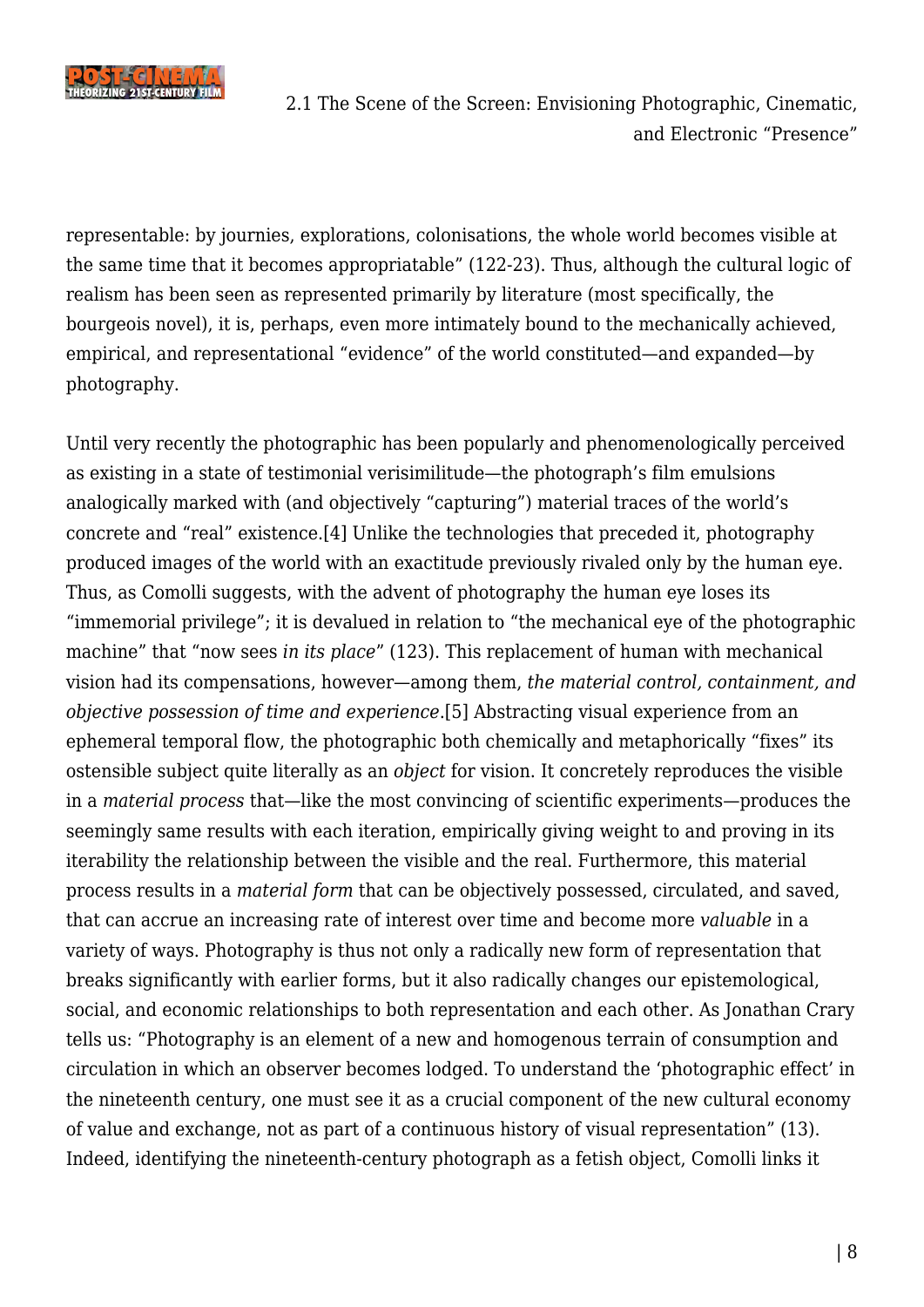

with gold and aptly calls it "the money of the 'real'"—the photograph's materiality assuring the possibility of its "convenient circulation and appropriation" (142).

<span id="page-8-0"></span>In a phenomenological description of subjective human vision, Merleau-Ponty tells us that "to see is *to have at a distance*" ("Eye" 166). This subjective activity of *visual possession*—of having but at a distance—is objectified by the materiality of photography that makes possible both a *visible*—and closer—possession. That is, the having at a distance that is subjective vision is literalized in an object that not only replicates and fixes the visual structure of having at a distance but also allows it to be brought nearer. With a photograph, what you see is what you *get*.[\[6\]](#page-31-1) Indeed, this structure of objectification and empirical possession is doubled, even tripled. Not only does the photograph materially "capture" and possess traces of the "real world," not only can the photograph itself be materially possessed as a real object, but the photograph's culturally defined semiotic status as a mechanical reproduction (rather than a linguistic representation) also enables an unprecedented, literal, material, and perhaps uniquely complacent form—and ethics—of, first, *self-possession* and then, at a later date when the technology is portable and cheap, of *self-proliferation*. Filled with a currency of the real that—through objectification and mortality—outlasts both its present value and its human subjects to accrue increasing interest, family albums serve as "memory banks.["\[7\]](#page-31-2) In sum, the photograph's existence as an object and a possession with fixed yet increasing value materializes and authenticates experience, others, and oneself as empirically real.

<span id="page-8-2"></span><span id="page-8-1"></span>In regard to the materiality of the photograph's authenticating power, it is instructive to recall one of a number of particularly relevant ironies in *Blade Runner* (Ridley Scott, 1982), a science fiction film made within an electronic culture already hermeneutically suspicious not only of photographic realism but also of any realisms at all[.\[8\]](#page-31-3) Given this cultural context, it is hardly surprising that the film's primary narrative focus is on the ambiguous ontological status of a "more human than human" group of genetically manufactured "replicants"—an ambiguity that also casts epistemological doubt on how one knows one is human. At a certain moment Rachel, the film's heroine and latest replicant prototype, disavows the revelation of her own manufactured status by pointing to a series of keepsake photographs that give "proof" to the existence of her mother, to her own existence as a little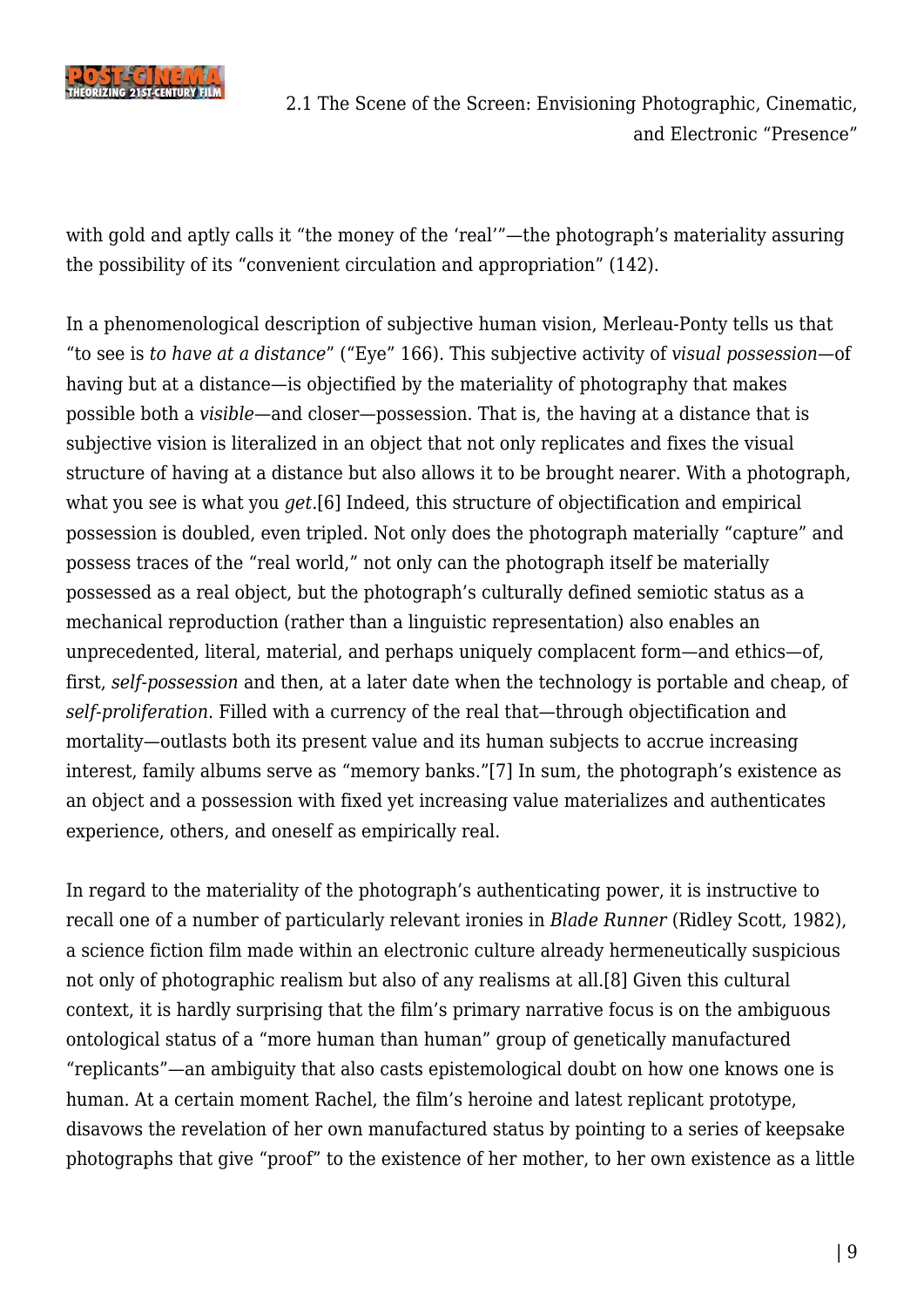

girl, and thus to her subjective memory of a real past. Told that both her memory and its material extroversion actually "belong to someone else," she not only becomes distraught but also ontologically re-signed as someone who possesses no real life, no real history—although she still remembers what she remembers, and the photographs still sit on her piano. Indeed, the photographs are suddenly foregrounded in their objective materiality (for the human spectator, as well as for the narrative's replicant) as utterly suspect. That is, when interrogated, they simultaneously both reveal and lose that great material and circulatory value they commonly hold for *all* of us as the "money of the 'real,'" as our means of self-possession.

The structures of objectification, material possession, self-possession, and self- proliferation that constitute the photograph as both a real trace of personal experience and a concrete extroversion of experience that can "belong to someone else" give specific form to its temporal existence. In capturing aspects of life itself in a real object that can be possessed, copied, circulated, and saved as the "currency" of experience, the appropriable materiality and static form of photography accomplish a palpable intervention in what was popularly perceived in the mid-nineteenth century to be time's linear, orderly, and teleological flow from past to present to future. The photograph freezes and preserves the homogeneous and irreversible *momentum* of this temporal stream into the abstracted, atomized, and essentialized time of a *moment*. But at a cost. A moment cannot be inhabited. It cannot entertain in the abstraction of its visible space, its single and static *point* of view, the presence of a lived and living body—so it does not really invite the spectator *into* the scene so much as it invites contemplation *of* the scene. In its conquest of temporality and its conversion of time's dynamism into a static and essential moment, the photograph constructs a space one can hold and look at, but in its conversion to an object to behold that space becomes paradoxically thin, insubstantial, and opaque. It keeps the lived body out even as it may imaginatively catalyze—in the parallel but dynamically temporalized space of memory or desire—an animated drama.

The cinema presents us with quite a different perceptual technology and mode of representation. Through its objectively visible spatialization of a frozen point of view into dynamic and intentional trajectories of *self-displacing vision* and through its subjectively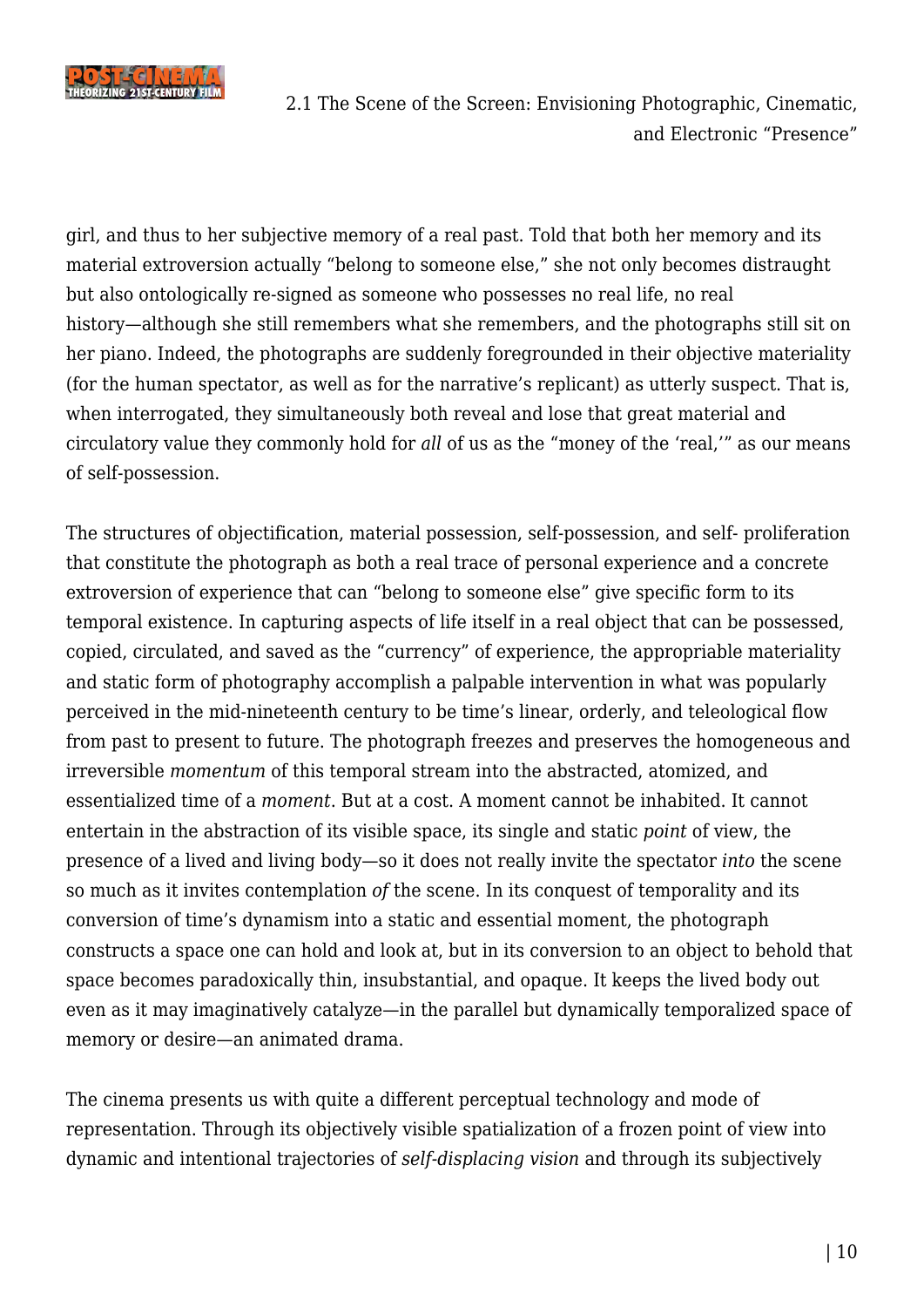

<span id="page-10-0"></span>experienced temporalization of an essential moment into *lived momentum*, the cinematic radically reconstitutes the photographic. This radical difference between the transcendental, posited moment of the photograph and the existential momentum of the cinema, between the scene to be *contemplated* and the scene as it is *lived*, is foregrounded most dramatically in Chris Marker's remarkable short film, *La Jetée* (1962)[.\[9\]](#page-31-4) A cinematic study of desire, memory, and time, *La Jetée* is presented completely through the use of still photographs—except for one extraordinarily brief but utterly compelling sequence late in the film. Lying in bed and looking toward the camera in yet another photograph, the woman—who has through time and memory been the object of the hero's desire and whom we have only come to know in frozen and re-membered moments that mark her loss as much as her presence—suddenly blinks. Yet this is a peculiar sense of "suddenly"—one that speaks more to surprise at an unexpected and radical shift in the ontological status of the image and our relation to it than to a more superficial narrative or formal surprise. Indeed, just prior to the brief momentum and intentional revelation of the woman actively blinking, we have watched an increasingly rapid cinematic succession of stilled and dissolving photographic images of her supine in bed that increasingly approach motion but *never achieve it*. The editorial succession thus may prepare us narratologically or formally *for* motion, but, however rapid, this succession alone does not animate the woman or give her substantial presence as more than her image. Thus, even as we are seemingly prepared, and even though the photographic move to cinematic movement is extremely subtle, we are nonetheless surprised and deem the movement startling and "sudden." And this is because everything radically changes, and we and the image are reoriented in relation to each other. The space between the camera's (and the spectator's) gaze and the woman becomes suddenly habitable, informed with the real possibility of bodily movement and engagement, informed with lived temporality rather than eternal timelessness. The image becomes "fleshed out," and the woman turns from a posed odalisque into someone who is not merely an immortalized lost object of desire but also—and more so—a mortal and desiring subject. In sum, what in the film has been previously a mounting accumulation of nostalgic moments achieves substantial and present presence in its sudden and brief accession to momentum and the consequent potential for effective action.

As did André Bazin, we might think of photography as primarily a form of mummification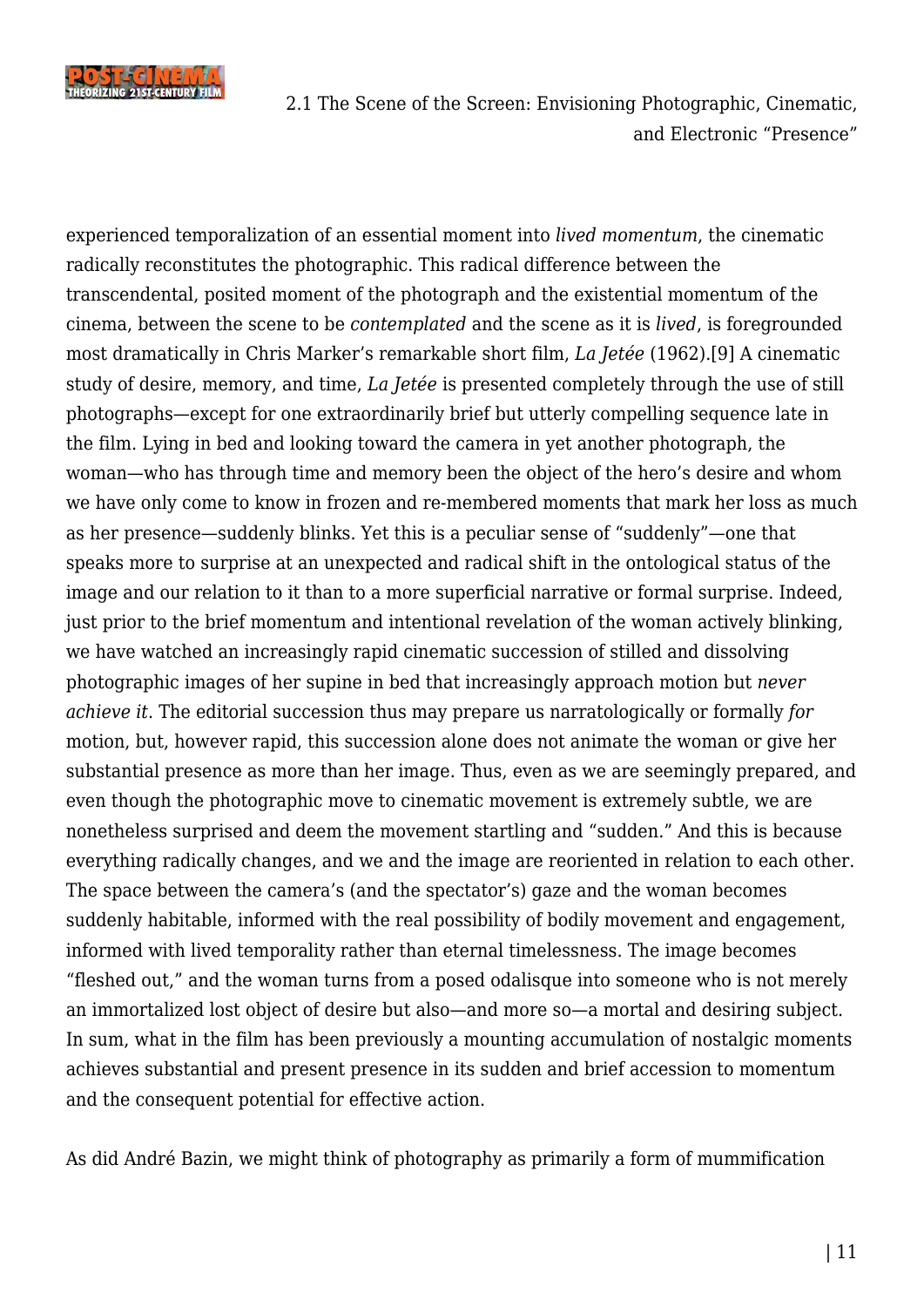

(although, unlike Bazin, I will argue that cinema is not) (9-10). Although it testifies to and preserves a sense of the world's and experience's once-real presence, it does not preserve their present. The photographic neither functions—like the cinematic—as a "coming-intobeing" (a presence always presently constituting itself), nor—like the electronic—as "beingin-itself" (an absolute presence in the present). Rather, it functions to fix a "being-that-has been" (a presence in a present that is always past). Thus, and paradoxically, as it materializes, objectifies, and preserves in its acts of possession, the photographic has something to do with loss, with pastness, and with death, its meanings and value intimately bound within the structure and aesthetic and ethical investments of nostalgia.

<span id="page-11-0"></span>Although dependent on the photographic, the cinematic has something more to do with life and with the *accumulation of experience*—not its loss. Cinematic technology *animates* the photographic and reconstitutes its materiality, visibility, and perceptual verisimilitude in a difference not of degree but of kind. The *moving picture* is a visible representation not of activity finished or past but of activity coming into being and being. Furthermore, and even more significant, the moving picture not only visibly represents moving objects but also—and simultaneously—presents *the very movement of vision itself*.[\[10\]](#page-32-0) The novel materiality and techno-logic of the cinema emerges in the 1890s, the second of Jameson's transformative "moments" of "technological revolution within capital itself." During this moment other novel technologies, particularly the internal combustion engine and electric power, literally reenergized market capitalism into the highly controlled yet much more expansive structure of monopoly capitalism. Correlatively, Jameson sees the emergence of the new cultural logic of modernism—a logic that restructures and eventually comes to dominate the logic of realism insofar as it represents more adequately the new perceptual experience of an age marked by the strange autonomy and energetic fluidity of, among other mechanical phenomena, the motion picture. Although photographically verisimilar, the motion picture fragments, reorders, and synthesizes time and space as animation in a completely new "cinematic" mode that finds no necessity in the objective teleo-logic of realism. Thus, although modernism has found its most-remarked-on expression in the painting, photography, and sculpture of the Futurists (who attempted to represent motion and speed in static forms) and the Cubists (who privileged and represented multiple perspectives and temporal simultaneity in static forms), as well as in the novels of James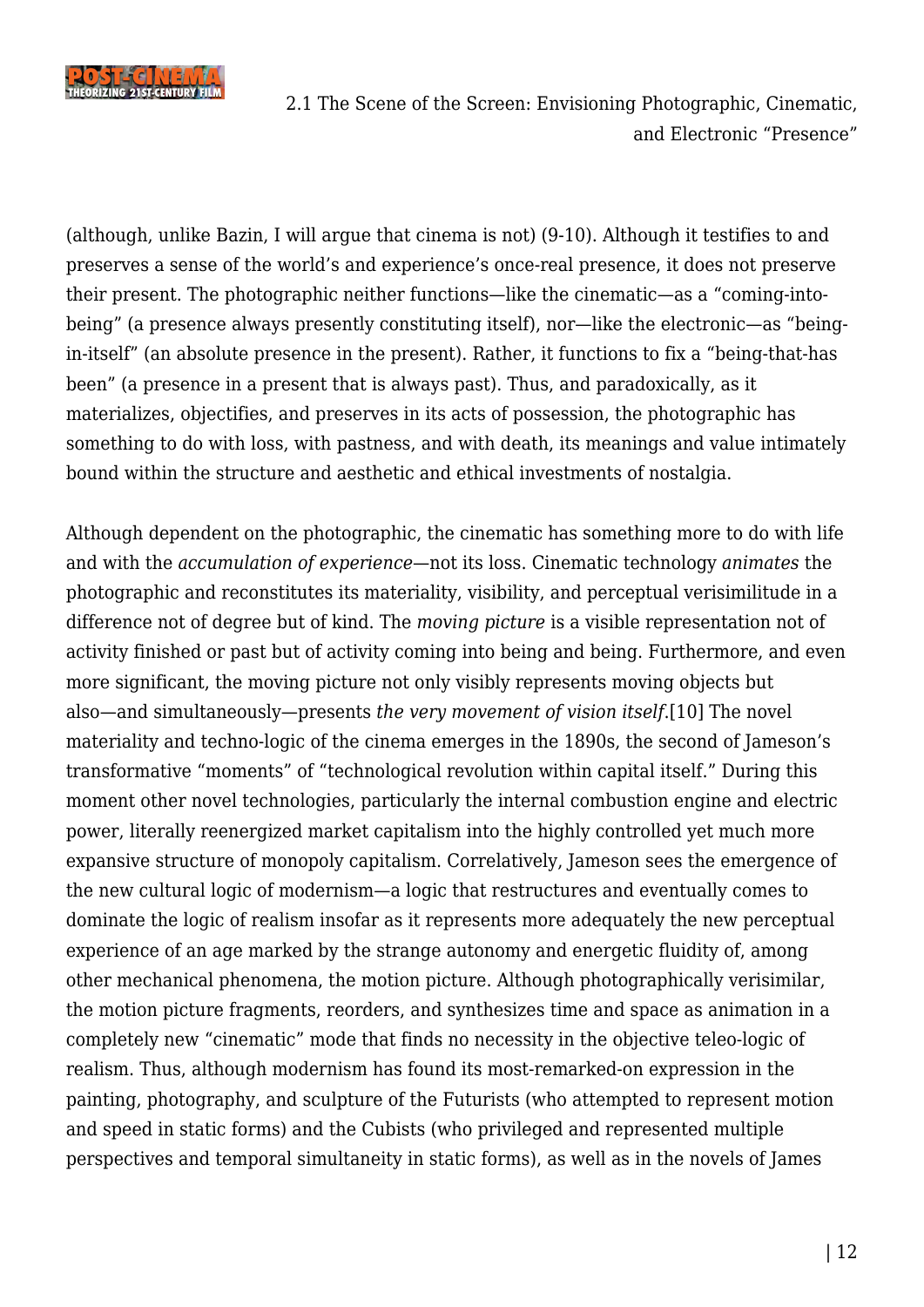

<span id="page-12-0"></span>Joyce (who articulated the simultaneity of objective and subjective time and the manner in which consciousness "streams"), it is in the cinema that modernism found its fullest representation.[\[11\]](#page-32-1)

Philosopher Arthur Danto tells us, "With the movies, we do not just see *that* they move, we see them *moving*: and this is because the pictures themselves move" (17). While still objectifying the subjectivity of the visual into the visible, the cinematic qualitatively transforms the photographic through a materiality that not only claims the world and others as objects for vision (whether moving or static) but also signifies its own materialized agency, intentionality, and subjectivity. Neither abstract nor static, the cinematic brings the *existential activity* of vision into visibility in what is phenomenologically experienced as an *intentional stream* of moving images—its continuous and autonomous visual production and meaningful organization of these images testifying not only to the objective world but also, and more radically, to an anonymous, mobile, embodied, and ethically invested *subject* of worldly space. In this regard it is important to note that the *automatic movement* of the film through the camera and projector is overwritten and transformed by the *autonomous movement* of what is phenomenologically perceived as a visual intentionality that visibly chooses the subjects and objects of its attention, takes an attitude toward them, and accumulates them into a meaningful aesthetically and ethically articulated experience[.\[12\]](#page-32-2) Thus this novel and visible cinematic subject (however physically anonymous) is perceived at the microperceptual level as able to inscribe visual and bodily changes of situation, to dream, hallucinate, imagine, remember, and value its habitation and experience of the world. And, as is the case with human beings, this cinematic subject's potential motility and experience exist as both open-ended and inextricably bound by the existential finitude and material limits of its particular vision and historical and cultural coherence—that is, its narrative.

<span id="page-12-1"></span>Here, again, *La Jetée* is exemplary. Despite the fact that the film is made up of what strikes us as a series of discrete and still photographs rather than the "live" and animated action of human actors, even as it foregrounds the transcendental status and atemporal nonbecoming of the photograph, *La Jetée* nonetheless phenomenologically *projects* as a temporal flow and an existential becoming. That is, *as a whole* the film organizes, synthesizes, and enunciates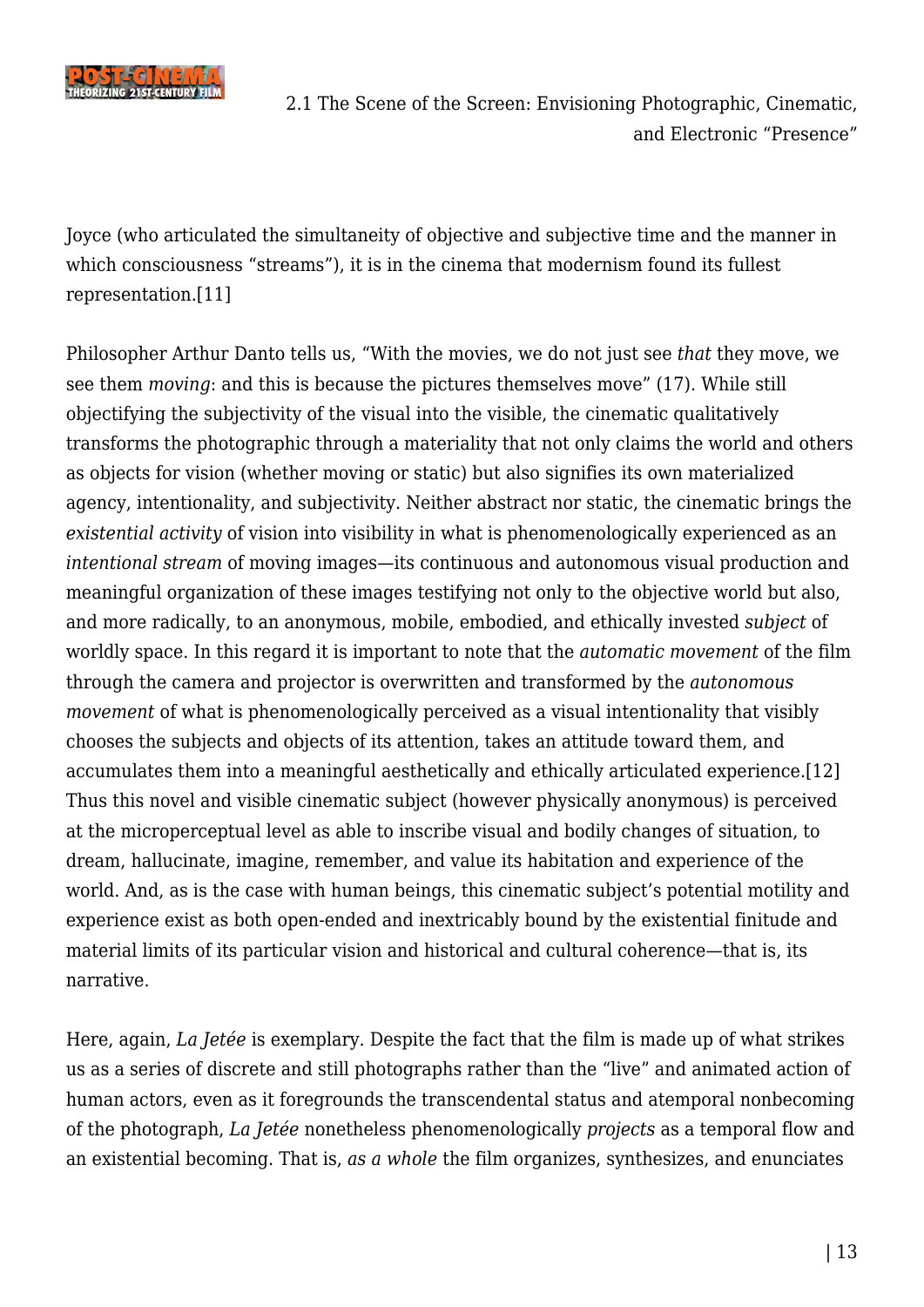

the discrete photographic images into animated and intentional coherence and, indeed, makes this temporal synthesis and animation its explicit narrative theme. What *La Jetée* allegorizes in its explicit narrative, however, is the transformation of the moment to momentum that constitutes the ontology of the cinematic and the latent background of *every* film.

<span id="page-13-0"></span>Although the technology of the cinematic is grounded, in part, in the technology of the photographic, we need to again remember that "the essence of technology is nothing technological." The fact that the technology of the cinematic *necessarily* depends on the discrete and still photographic frame moving intermittently (rather than continuously) through the shutters of both camera and projector does not *sufficiently* account for the materiality of the cinematic as we experience it. Unlike the photograph, a film is semiotically engaged in experience not merely as its mechanical objectification—or material reproduction—that is, as merely an object for vision. Rather, the moving picture, however mechanical and photographic its origin, is semiotically experienced as also subjective and intentional, as presenting representation of the objective world. Thus, perceived as the *subject of its own vision*, as well as an *object for our vision*, a moving picture is not precisely a *thing* that (like a photograph) can be easily controlled, contained, or materially possessed—at least, not until the relatively recent advent of electronic culture. Certainly before videotape and DVDs the spectator could share in and thereby, to a degree, interpretively alter a film's presentation and representation of embodied and enworlded experience, but the spectator could not control or contain its autonomous and ephemeral flow and rhythm or materially possess its animated experience. Now, of course, with the help of consumer electronics the spectator can both alter the film's temporality and materially possess its inanimate "body." However, this new ability to control the autonomy and flow of the film's experience through fast-forwarding, replaying, and pausin[g\[13\]](#page-32-3) and the ability to possess the film's "body" so as to animate it at will and at home are not functions of the material and technological ontology of the cinematic; rather, they are functions of the material and technological ontology of the electronic, which has come to increasingly dominate, appropriate, and transform the cinematic and our phenomenological experience of its perceptual and representational modalities.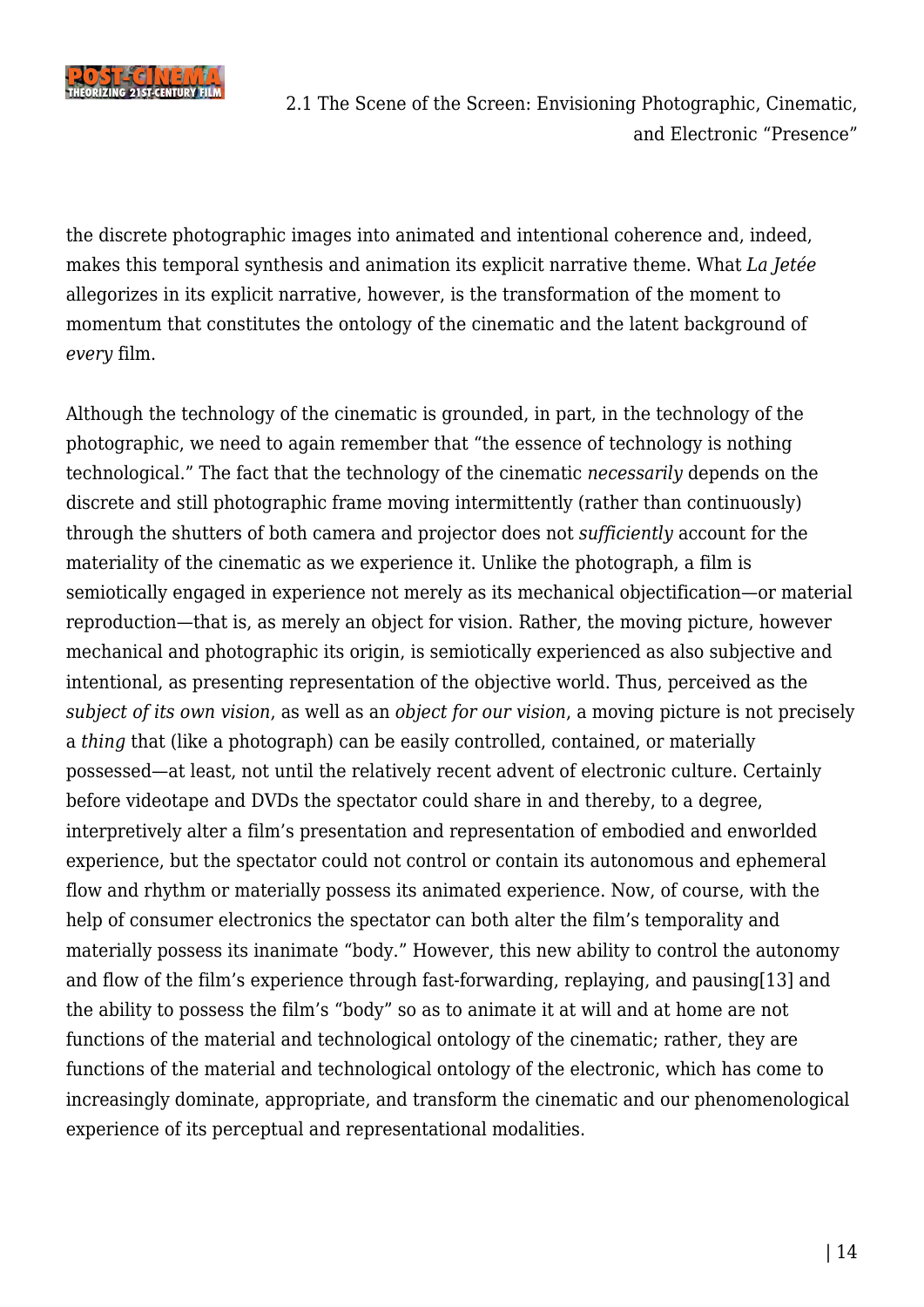

In its pre-electronic state and original materiality, however, the cinema mechanically projected and made visible *for the very first time* not just the objective world but the very structure and process of subjective, embodied vision—hitherto only directly available to human beings as an invisible and private structure that each of us experiences as "our own." That is, the novel materiality and techno-logic of the cinema gives us concrete and empirical insight and makes objectively visible the reversible, dialectical, and social nature of our own subjective vision. Writing of human vision and our understanding that others also see as we do, Merleau-Ponty tells us: "As soon as we see other seers . . . henceforth, through other eyes we are for ourselves fully visible. . . . For the first time, the seeing that I am is for me really visible; for the first time I appear to myself completely turned inside out under my own eyes" (143-44). Prior to the cinema this visual reflexivity in which we see ourselves seeing through other eyes was accomplished only indirectly: that is, we understood the vision of others as structured similarly to our own only through looking at—not through—the intentional light in their eyes and the investments of their objective behavior. The cinema, however, uniquely materialized this visual reflexivity and philosophical turning *directly*—that is, in an objectively visible but subjectively structured vision we not only looked *at* but also looked *through*. In sum, the cinema provided—quite literally—*objective insight* into the subjective structure of vision and thus into oneself and others as always both viewing subjects and visible objects.

<span id="page-14-0"></span>Again, the paradoxical status of the more-human-than-human replicants in *Blade Runner* is instructive. Speaking to the biotechnologist who genetically manufactured his eyes with an ironic literality that not only resonates in the narrative but also describes the audience of the film, replicant Roy Batty says, "If you could only see what I've seen with your eyes." The perceptive and expressive materiality of the cinematic through which we engage this ironic articulation of the desire for a supposedly "impossible" form of intersubjectivity is the very materiality through which this desire is objectively and visibly fulfilled.[\[14\]](#page-32-4) Thus, rather than merely replacing human vision with mechanical vision, the cinema functions mechanically to bring to visibility the reversible structure of human vision: this structure emerges in the lived body as systemically both a subject and an object, as both visual (seeing) and visible (seen), and as simultaneously productive of both an activity of seeing (a "viewing view") and an image of the seen (a "viewed view").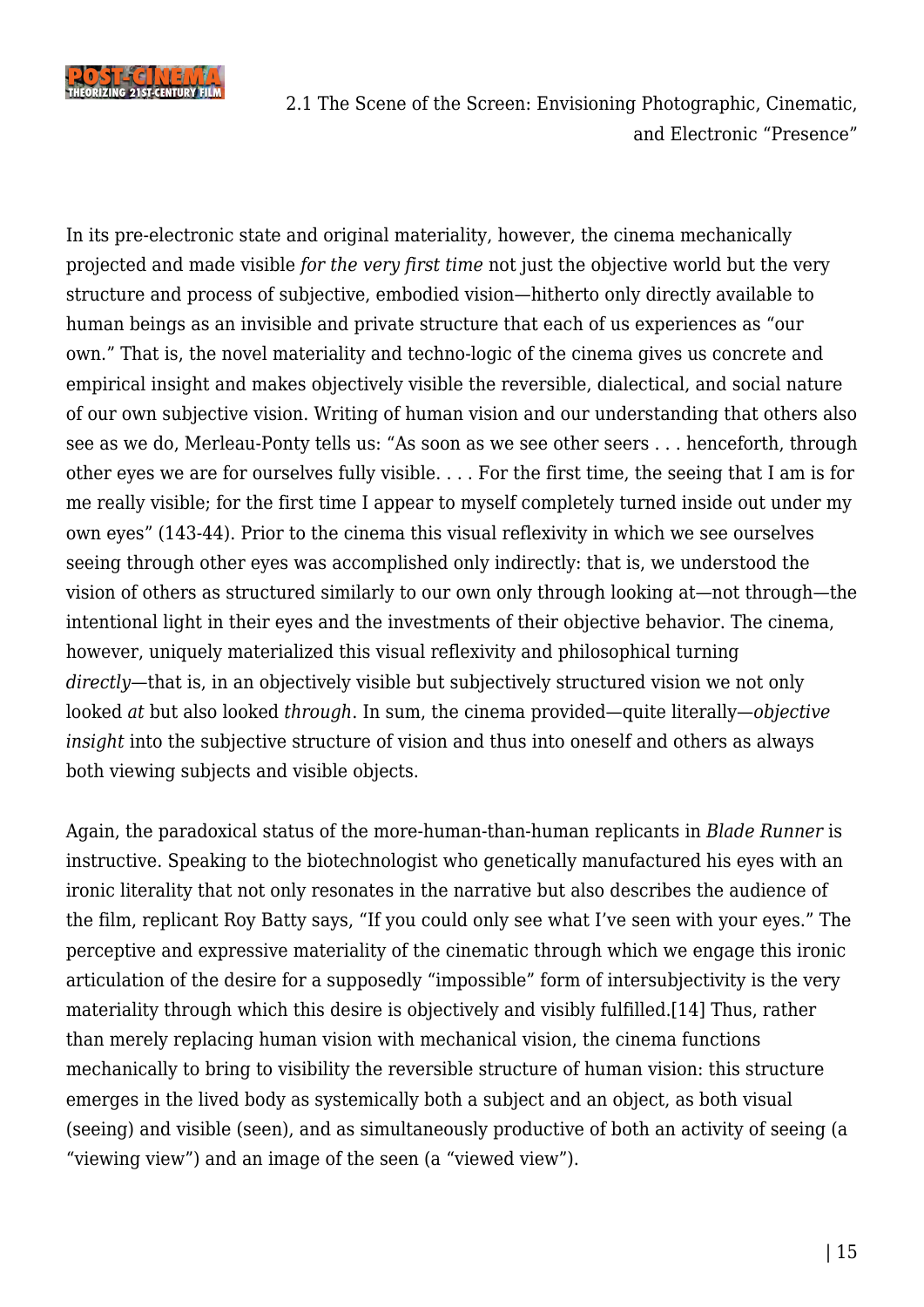

Indeed, through its motor and organizational agency (achieved by the spatial immediacy of the mobile camera inhabiting a world and the reflective and temporalizing editorial remembering of that primary spatial experience), the cinema inscribes and provokes a sense of existential presence that is at once subjectively introverted and objectively extroverted; centered synoptically and synthetically yet also decentered and split, mobile and selfdisplacing. Thus, the cinematic does not evoke the same sense of self-possession generated by the photographic. Indeed, the cinematic subject is sensed as never completely selfpossessed, for it is always partially and visibly given over to the vision of others at the same time that it visually appropriates only part of what it sees and also cannot entirely see itself. Furthermore, the very mobility of its vision structures the cinematic subject (both film and spectator) as always in the act of displacing itself in time, space, and the world; thus, despite its existence as materially embodied and synoptically centered (on the screen or as the spectator's lived body), it is always eluding its own (as well as our) containment.

The cinema's visible inscription of the dual, reversible, and animated visual structure of embodied and mobile vision radically transforms the temporal and spatial structure of the photograph. Consonant with what Jameson calls the "high-modernist thematics of time and temporality," the cinematic thickens the photographic with "the elegiac mysteries of *durée* and of memory" (64). Although its visible structure of unfolding does not challenge the dominant realist perception of *objective* time as an irreversible and forwardly directed stream (even flashbacks are contained by the film's vision in a forwardly directed momentum of experience), the intentional temporal and spatial fluidity of the cinema expresses and makes visible as well—and for the first time—the nonlinear and multidirectional movements of *subjectivity* as it imagines, remembers, projects forward. In this way the cinematic makes time visibly *heterogeneous*. That is, we visibly perceive time as structured differently in its subjective and objective modes, and we understand that these two structures exist *simultaneously* in a demonstrable state of *discontinuity* as they are, nonetheless, actively and constantly *synthesized as coherent* in a specific lived-body experience (that is, a particular, concrete, and spatialized history and a particularly temporalized narrative).

Cinema's animated presentation of representation constitutes its "presence" as always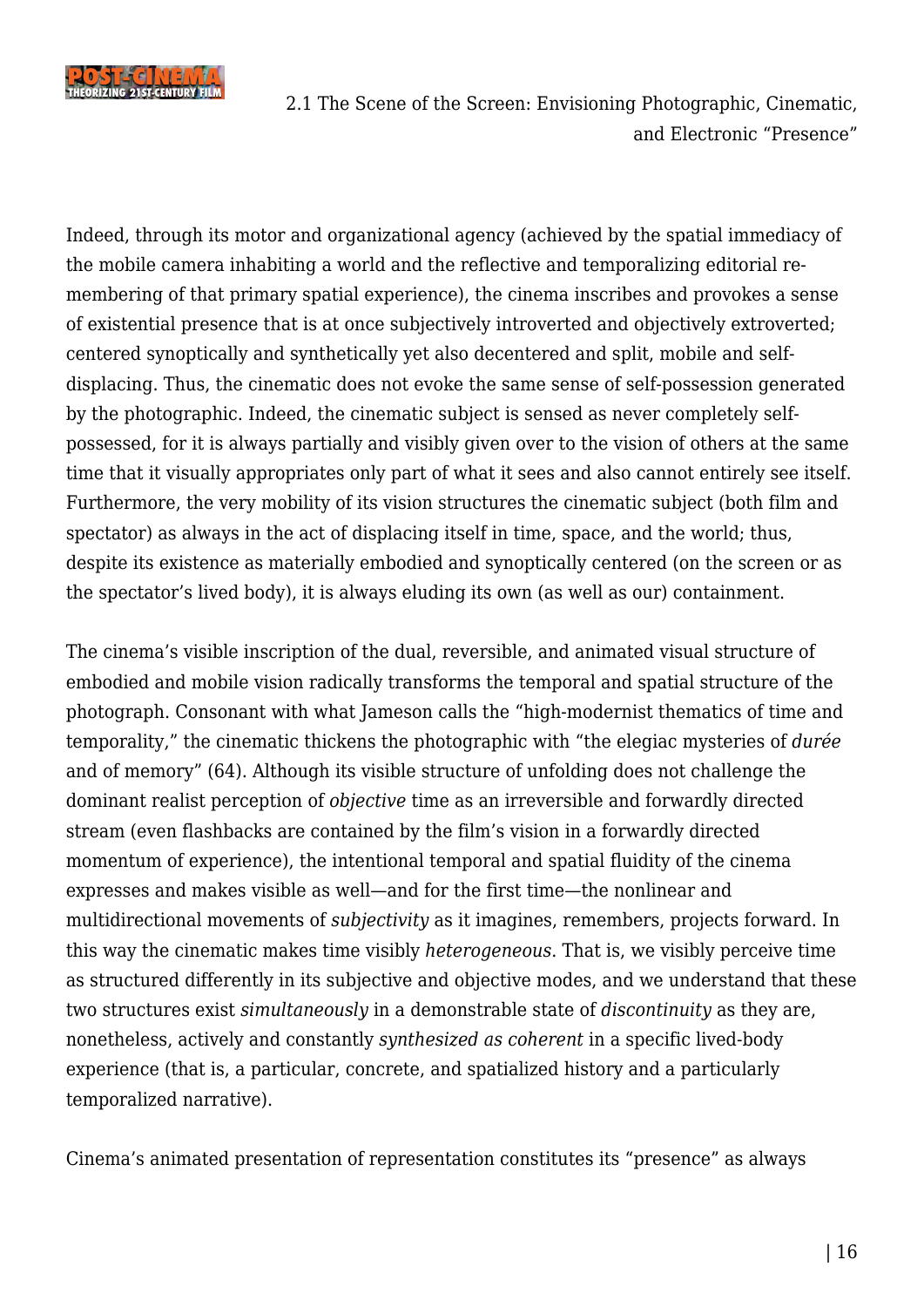

presently engaged in the experiential process of coming into being and signifying. Thus the significant value of the streaming forward that informs the cinematic with its specific form of temporality (and differentiates it from the atemporality of the photographic) is intimately bound to a structure not of possession, loss, pastness, and nostalgia but of accumulation, ephemerality, presentness, and anticipation—to a presence in the present informed by its connection to a collective past and an expansive future. Visually (and aurally) presenting the subjective temporality of memory, desire, and mood through the editorial expansion and contraction of experience, as well as through flashbacks, flash-forwards, freeze-framing, pixilation, reverse motion, slow motion, and fast motion, the cinema's visible (and audible) activity of *retention* and *protension* constructs a subjective temporality other than—yet simultaneous with—the irreversible direction and forward momentum of objective time. This temporal simultaneity not only "thickens" the cinematic present but also extends cinematic presence spatially—both expanding the space in every image between the here, where the enabling and embodied cinematic eye is situated, and the there, where its gaze locates itself in its objects, and embracing a multiplicity of situations in such visual/visible cinematic articulations as double exposure, superimposition, montage, and parallel editing.

The cinematic also radically transforms the spatial phenomeno-logic of the photographic. Simultaneously presentational and representational, viewing subject and visible object, present presence informed by past and future, continuous becoming that synthesizes temporal heterogeneity as the coherence of embodied experience, the cinematic thickens the thin abstracted space of the photograph into a concrete and habitable *world*. We might remember here the sudden animated blinking of a woman's eyes in *La Jetée* and how this visible motion transformed the photographic into the cinematic, the flat surface of a possessed picture into the lived space and active possibility of a lover's bedroom. In its capacity for movement the cinema's material agency (embodied as the camera) thus constitutes visual/visible space as always also motor and tactile space—a space that is deep and textural, that can be materially inhabited, that provides not merely an abstract ground for the visual/visible but also its particular *situation*. Thus, although it is a favored term in film theory, there is no such abstraction as *point of view* in the cinema. Rather, there are concrete *situations of viewing*—specific, mobile, and invested engagements of embodied, enworlded, and situated subjects/objects whose visual/visible activity prospects and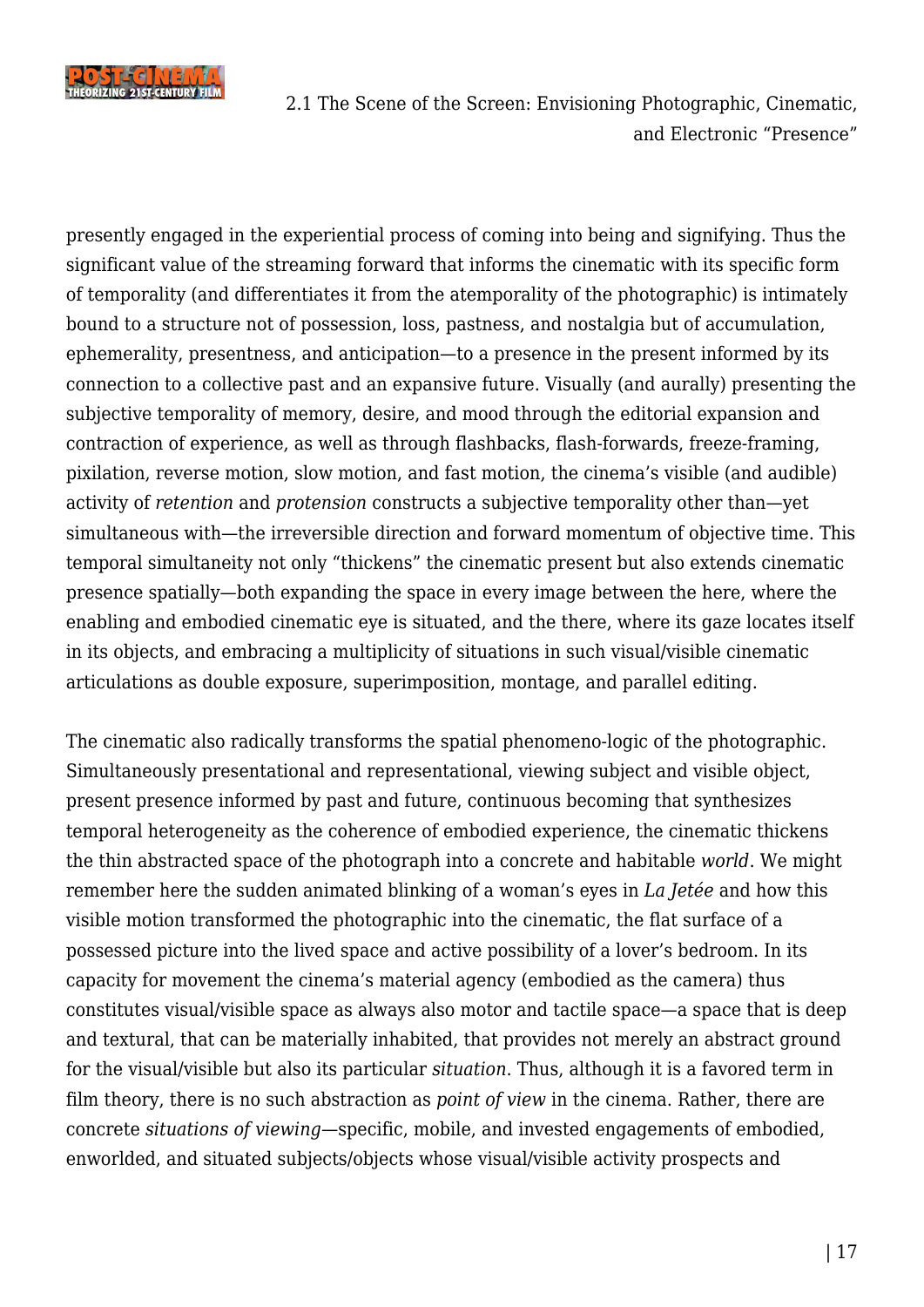

articulates a shifting field of vision from a world whose horizons always exceed it. Furthermore, informed by cinematic temporality, the space of the cinematic is also experienced as heterogeneous—both discontiguous and contiguous, lived and re-membered from within and without. Cinematic presence is thus multiply located—simultaneously displacing itself in the there of past and future situations yet orienting these displacements from the here where the body is at present. As the multiplicity and discontinuity of time are synthesized and centered and cohere as the *experience* of a specific lived body, so are multiple and discontiguous spaces synopsized and located in the spatial and material *synthesis* of a particular body. That is, articulated as separate shots and scenes, discontiguous spaces and discontinuous times are synthetically gathered together in a coherence that is the cinematic lived body: the camera its perceptive organ, the projector its expressive organ, the screen its discrete and material center of meaningful experience. In sum, the cinematic exists as an objective and visible *performance* of the perceptive and expressive structure of subjective lived-body experience.

Not so the electronic, whose materiality and various forms engage its spectators and "users" in a phenomenological structure of sensual and psychological experience that, in comparison with the cinematic, seems so diffused as to belong to *no-body*. Emerging culturally in the 1940s in television (a technology that seemed a domestically benign conjunction and extension of radio and cinema) and in supercomputers (a more arcane technology driven by a less benign military-industrial complex), the electronic can be seen as the third "technological revolution within capital itself." Both television and computers radically transformed not only capital but also the culture, insofar as both in-formed what was, according to Jameson, an unprecedented and "prodigious expansion of capital into hitherto uncommodified areas," including "a new and historically original penetration and colonization of Nature and the Unconscious" (78). Subsequently, the electronic has increasingly come to dominate not only the photographic and cinematic but also our lives; indeed, as Brooks Landon writes, it has "saturated all forms of experience and become an inescapable environment, a 'technosphere'" (27). Beginning in the 1940s, this expansive and totalizing incorporation of what was perceived to be natural by what seemed a totally mediated culture, and the electronically specular production, proliferation, and commodification of the unconscious (globally transmitted as visible and marketable desire)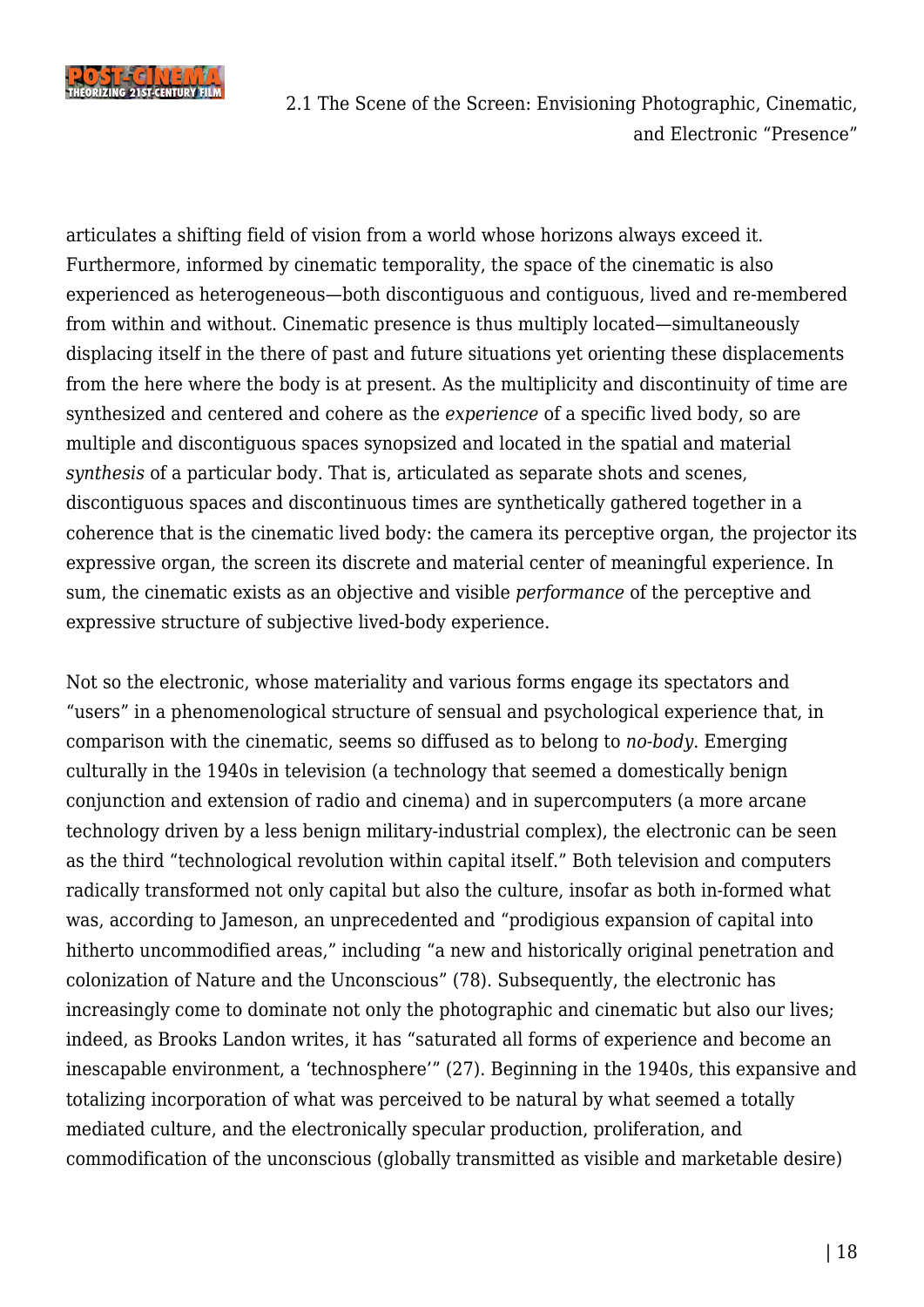

restructures monopoly capitalism as multinational capitalism. Correlatively, Jameson (famously) identifies postmodernism as a new cultural logic that begins to dominate modernism and to alter our sense of existential (and, I would add, cinematic) presence.

<span id="page-18-0"></span>A function of technological (and televisual) pervasion and (World-Wide-Web) dispersion, this new electronic sense of presence is intimately bound up in a centerless, network-like structure of the *present*, of instant stimulation and impatient desire, rather than in photographic nostalgia for the past or cinematic anticipation of a future. Digital electronic technology atomizes and abstractly schematizes the analogic quality of the photographic and cinematic into discrete pixels and bits of information that are then transmitted serially, each bit discontinuous, discontiguous, and absolute—each bit "being-in-itself" even as it is part of a system[.\[15\]](#page-33-0) Television, videocassettes and digital discs, VCR and DVD recorder/players, electronic games, personal computers with Internet access, and pocket electronics of all kinds form an encompassing perceptual and representational system whose various forms "interface" to constitute an alternative and absolute electronic world of immaterialized—if materially consequential—experience. And this electronic world incorporates the spectator/user uniquely in a spatially decentered, weakly temporalized and quasi-disembodied (or diffusely embodied) state.

Once again we can turn to *Blade Runner* to provide illustration of how the electronic is neither photographic nor cinematic. Tracking Leon, one of the rebellious replicants, the human protagonist, Deckard, searches the replicant's empty room plus bath and discovers a photograph that seems to reveal nothing but the empty room itself. Using a science fictional device that resembles a television and DVD player, Deckard directs (by voice) its electronic eye to zoom in, close up, isolate, and enlarge to impossible detail various portions of the photograph in which he finally discovers a vital clue to the renegade replicant's whereabouts. On the one hand, it might seem that Deckard functions here like a photographer, working in his darkroom to make, through optical discovery, past experience significantly visible. (Indeed, this sequence recalls the photographic blow-ups of an ambiguously "revealed" murder in Michelangelo Antonioni's 1966 cinematic classic, *Blow-Up*.) On the other hand, Deckard can be likened to a film director, using the electronic eye to prospect and probe photographic space and thus to animate through diacritical action an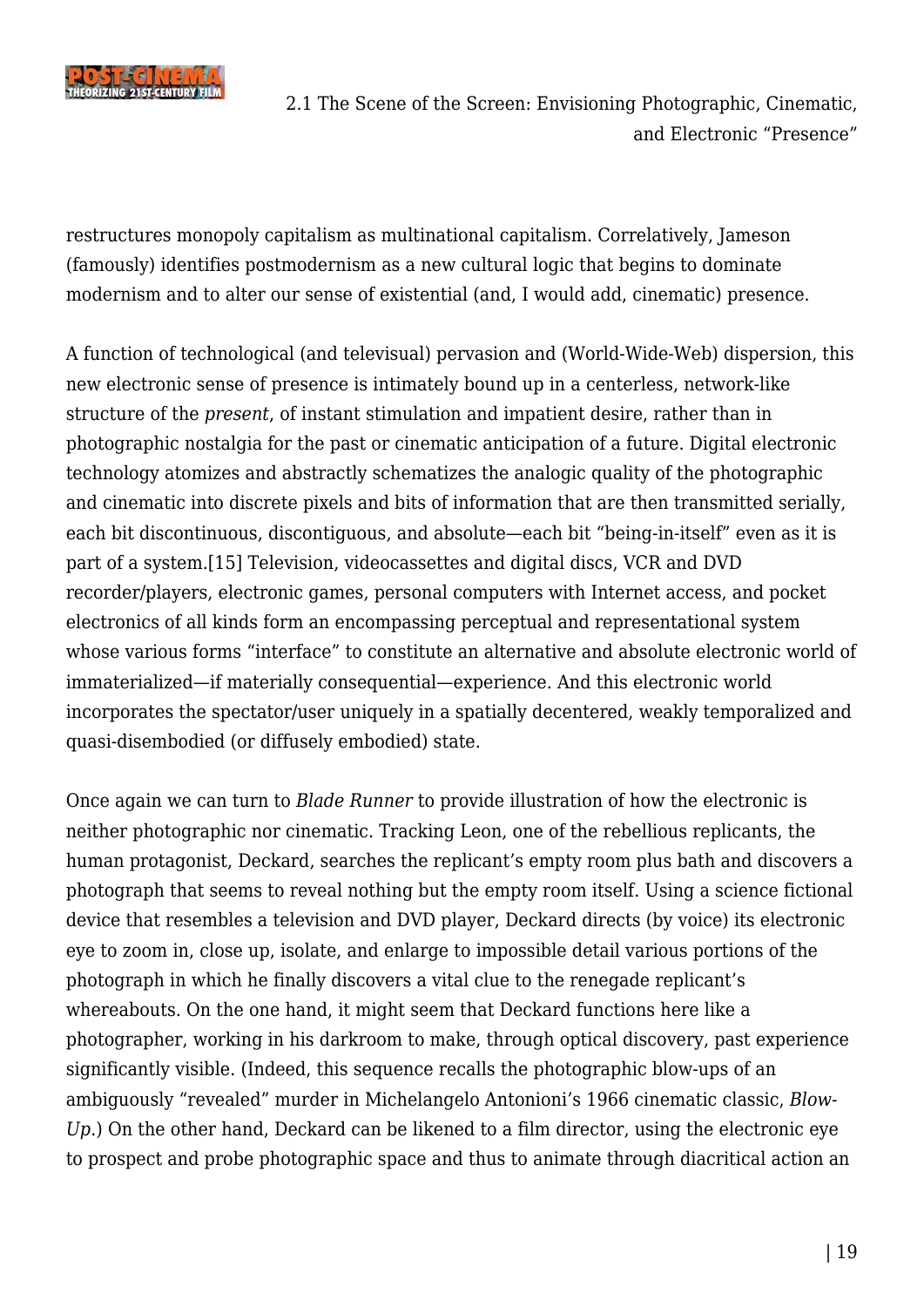

eventually "discovered" narrative. Deckard's electronic eye, however, is neither photographic nor cinematic. Although it constitutes a series of moving images from the static singularity of Leon's photograph and reveals to Deckard the stuff of which narrative can be made, it does so serially and in static, discrete bits. The moving images that we see do not move themselves, and they reveal no animated and intentional vision to us or to Deckard. Transmitted to the television screen, the moving images no longer quite retain the concrete, material, and objective "thingness" of the photograph, but they also do not achieve the subjective animation of the intentional and prospective vision objectively projected by the cinema. In sum, they exist less as Leon's experience than as Deckard's information.

Indeed, the electronic is phenomenologically experienced not as a discrete, intentional, body-centered mediation and projection in space but rather as a simultaneous, dispersed, and insubstantial transmission across a network or web that is constituted spatially more as a materially flimsy latticework of nodal points than as the stable ground of embodied experience. Electronic representation and presence thus asserts neither an objective and material possession of the world and self (as does the photographic) nor a centered and subjective spatiotemporal engagement with the materiality of the world and others accumulated and projected as materially embodied and intentional experience (as does the cinematic). Digital and schematic, abstracted from materially *reproducing* the empirical objectivity of nature that informs the photographic and from *presenting a representation* of embodied subjectivity and the unconscious that informs the cinematic, the electronic constructs a metaworld where aesthetic value and ethical investment tend to be located in *representation-in-itself*. That is, the electronic semiotically—and significantly—constitutes a system of *simulation*, a system that constitutes copies that seem lacking an original ground. And, when there is a thinned or absent connection phenomenologically perceived between signification and its original or "real" referent, when, as Guy Debord tells us, "everything that was lived directly has moved away into a representation," referentiality becomes not only *intertextual* but also *metaphysical*. Living in such a formally schematized and intertextual metaworld unprecedented in its degree of remove from the materiality of the real world has a significant tendency to liberate the engaged spectator/user from the pull of what might be termed moral and physical *gravity*—and, at least in the euphoria of the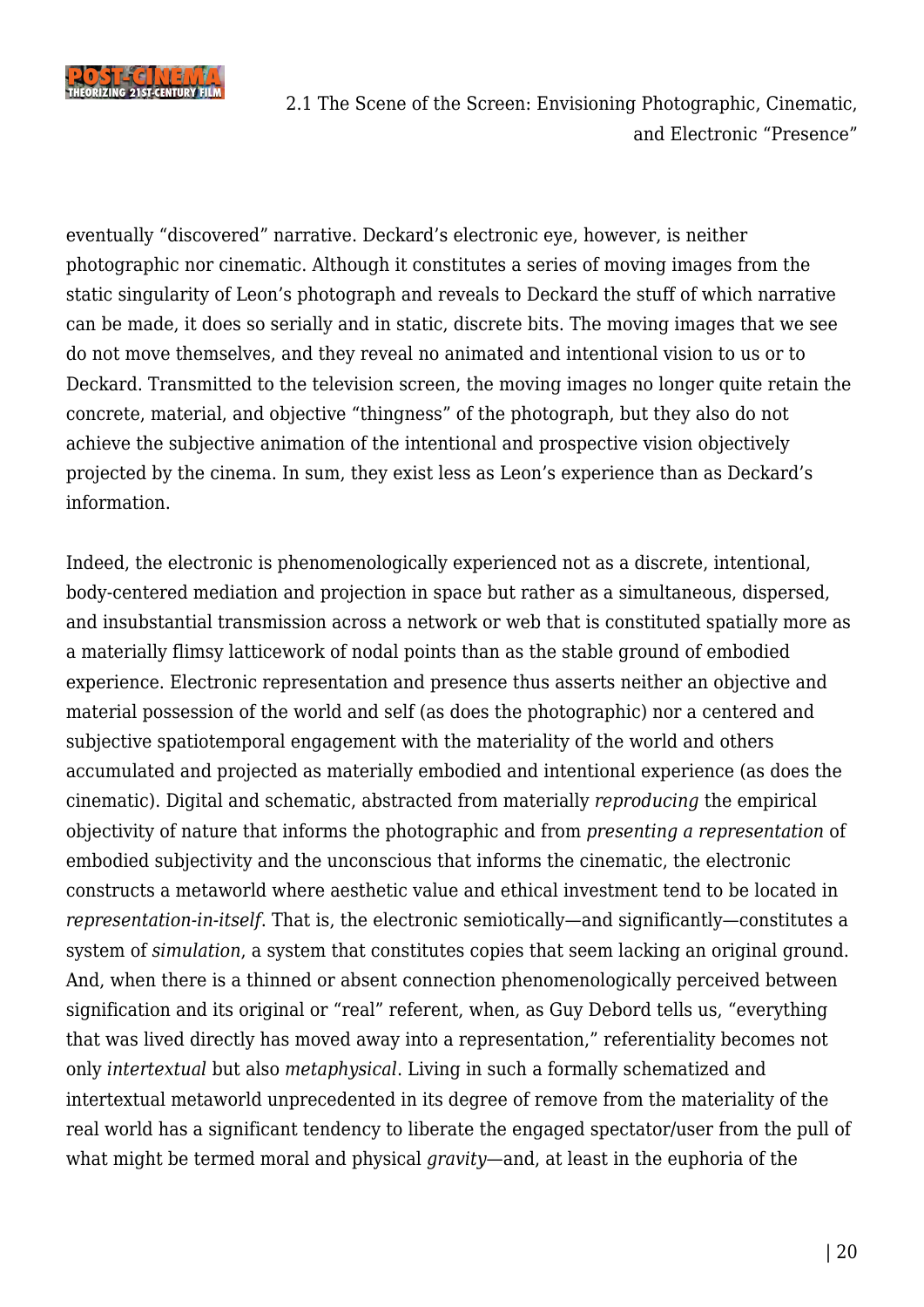

moment, the weight of its real-world consequences. (Indeed, not only do the wanton use of credit cards and electronic shopping seem mundane and pervasive evidence of this, but so, too, does the less pervasive and overly optimistic exuberance of easily "discharging" one's civic responsibility by sending and circulating electronic petitions to save, for example, the National Endowment for the Arts.[\)\[16\]](#page-33-1)

<span id="page-20-3"></span><span id="page-20-2"></span><span id="page-20-1"></span><span id="page-20-0"></span>The immateriality and gravitational release of the electronic also digitizes "the elegiac mysteries of *durée* and of memory" and of human situation. Narrative, history, and a centered (and central) investment in the human lived body and its mortality become atomized and dispersed across a system that constitutes temporality not as a coherent flow of mordantly conscious experience but as the eruption of ephemeral desire and the transmission of random, unevaluated, and endless information. (Here we might think, in the first instance, of online merchandising catalogs and the rise of Internet auctions; and, in the second instance, of one's generally disappointing experience of searching the Internet for things more meaningful than cheap airline tickets.[\)\[17\]](#page-33-2) Unlike photographic or cinematic temporality, the primary value of electronic temporality is the discrete temporal bit of *instant present*—that (thanks to television, videotape, digital disc, and computer memory and software) can be selected, combined, and instantly replayed and rerun by the spectator/user to such a degree that the previously irreversible direction and stream of objective time seems not only overcome but also recast as the creation of a *recursive temporal network*.[\[18\]](#page-33-3) That is, on the one hand, the temporal cohesion of history and narrative gives way to the *temporal discretion* of chronicle and episode, to music videos once narratologically shocking in their discontinuities and discontiguities, and to the kinds of narratives that find both causality and the realizations of intentional agency multiple, random, or comic[.\[19\]](#page-33-4) On the other hand, however, temporality is also *dispersed* and finds resolution not in the intelligibility of narrative coherence or in the stream of interior consciousness that used to temporally "co-here" as one's subjective identity but rather in a literal network of instants and instances that literally "call" it into being. It is thus not surprising that today what seems, for many, to hold identity together is coherence of another kind: the ongoing *affirmation* of constant cell phone calls, electronic pages, "palm pilot" messaging—these standing less as significant communication than as the exterior, objective proof of one's existence, of one's "being-in-the-world."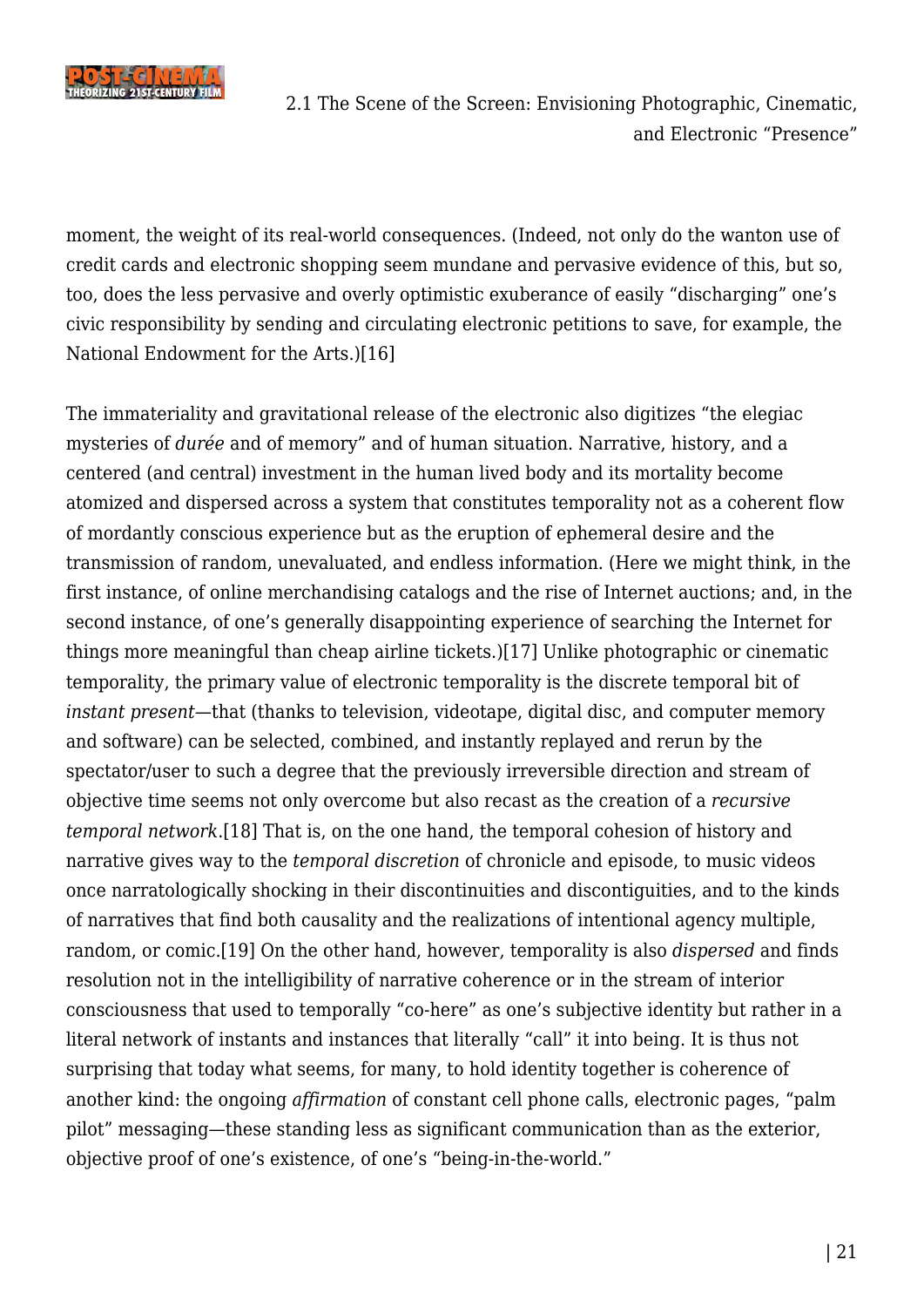

The once dominant cultural logic of modernism and its cinematic techno-logic phenomenologically informed and transformed an earlier moment's primarily objective and linear sense of temporality with the material realization of time as *heterogeneous*. That is, it re-cognized and representationally realized that objective and subjective time were lived simultaneously but structured quite differently. By means of a perverse turn, the now dominant cultural logic of postmodernism (and, perhaps, post-postmodernism) and its electronic techno-logic phenomenologically informs—and transforms—modernist and cinematic temporality with a sense of subjective and objective time as once again *homogeneous*. However, this is a radical transformation rather than a return to an older phenomeno-logic in which the sense of objective time as constitutively streaming forward in a linear progression that marked past, present, and future was dominant, and subjective time was subordinated to this movement and thus transparently sensed as homogenous with it. The modernist period marked by the technological shifts of which cinema was primary split our sense of time in two and made visible—and sensible—the difference between the linearity of objective time and the nonlinearity of subjective time and thus constituted our sense of these as heterogeneous. What is novel—and radical—about temporality as it has been transformed by electronic culture is that while our sense of subjective time has retained its modernist nonlinear structure, our sense of objective time has been reconstituted from its previous constancy as streaming forward in a linear progression into a nonlinear and discontinuous structure that is, to a great degree, now *homologous* with the nonlinear and discontinuous structure of subjective time. Thus, objective time is no longer at odds with the nonlinear and discontinuous structure of subjective time, and most of the clear distinctions that marked them as separate modalities of temporality have faded. Temporality is now constituted and lived paradoxically as a *homogeneous experience of discontinuity*. The distinctive subjective nature of high modernist (and cinematic) "durée" is also extroverted into the objective temporality of "read-only" and "random-access" computer—and cultural—memory, and the regulative strictures and linear teleology of objective time now seem to turn back in on themselves recursively in a nonlinear structure of equivalence and reversibility. (Where the railroads once ran to "on time," we need only look to the airlines and our general disbelief in the "reality" of their schedules—and, then, of course, there's TiVo.) This temporal transformation is a radical one—and it shifts our sensibilities from *Remembrance of Things Past*, a modernist, elegiac, and grave re-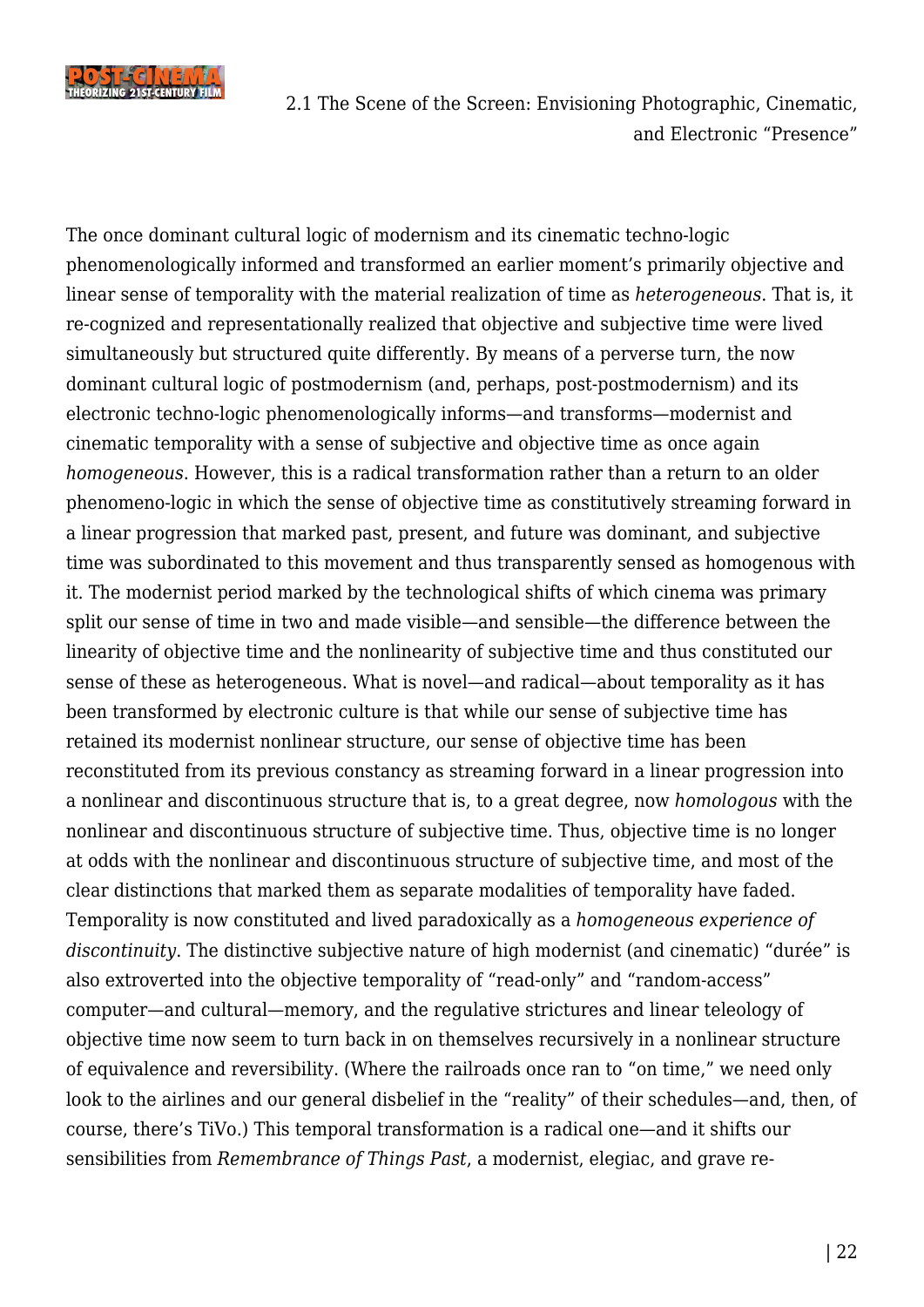

<span id="page-22-0"></span>membering of experience, to the postmodernist, comic, and flighty recursivity of a *Back to the Future*[.\[20\]](#page-34-0)

<span id="page-22-2"></span><span id="page-22-1"></span>Again the genre of science fiction film is illuminating.[\[21\]](#page-34-1) The *Back to the Future* films are certainly apposite, and Alex Cox's postmodern, parodic, and deadpan *Repo Man* (1984) manifests even more clearly the phenomenologically experienced homogeneity of postmodern heterogeneity. The film is a picaresque, loose, strung-out, episodic, and irresolute tale about an affectless and dissolute young man involved with car repossessions, aliens from outer space, Los Angeles punks, government agents, and others, but it is also constructed as a complexly bound and chaotic system of coincidences[.\[22\]](#page-34-2) At the local and human level of narrative coherence, individual scenes are connected not through narrative causality or psychological motivations but through literally material signifiers. A dangling dashboard ornament, for example, provides the acausal and material motivation between two of the film's otherwise disparate episodes. However, at a transcendently global level the film resolves its acausal and chaotic structure by a narrative recursivity that links what seem random characters and events together in the complex relationship and order of what one spaced-out character describes as both the "cosmic unconsciousness" and a "lattice of coincidence."[\[23\]](#page-34-3) Emplotment and identity in *Repo Man* become diffused across a vast relational "lattice of coincidence"—a "network," a "worldwide web" constituted by nodular and transient encounters and events. It is thus no accident that the car culture of Los Angeles figures prominently in *Repo Man*—not only fragmenting individual experience at the local level into separate segments and discrete and chaotic bits lived only, and incoherently, through the windows of an automobile but also enabling such experience's transcendent coherence in that literal but global "lattice of coincidence," the "network" and "web" of the Los Angeles freeway system, which reconnects experience as intelligible at another and less grounded and human order of magnitude.

<span id="page-22-3"></span>The postmodern and electronic instant, in its break from the modernist and cinematic temporal structures of retention and protension, constitutes a form of *absolute presence* (one abstracted from the objective and subjective discontinuity that gives meaning to the temporal system past/present/future). Correlatively, this transformation of temporality changes the nature and qualities of the space it occupies. As subjective time becomes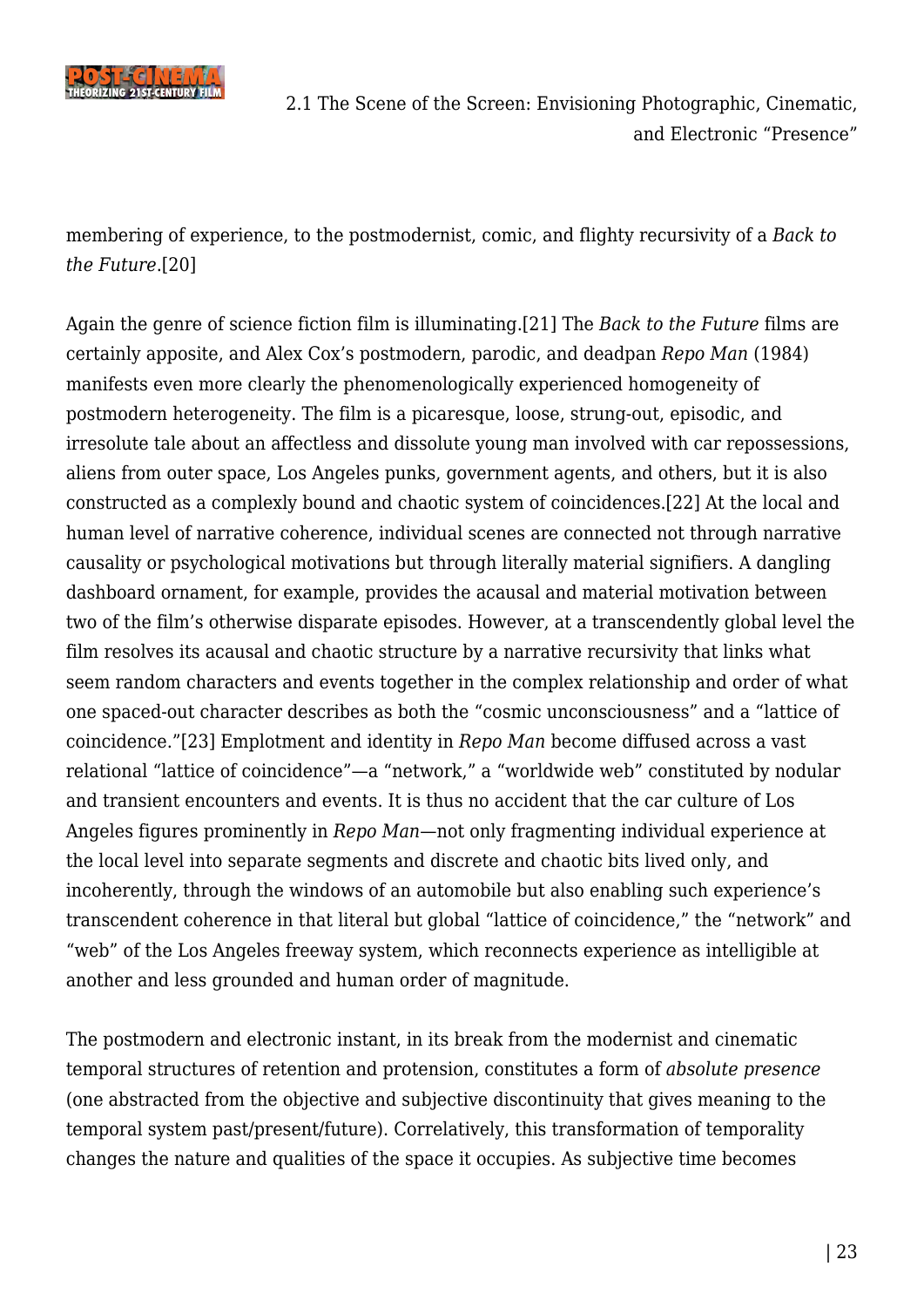

experienced as unprecedentedly extroverted and is homogenized with a transformed sense of objective time as less irrefutably linear than directionally mutable, space becomes correlatively experienced as abstract, ungrounded, and flat—a site (or screen) for play and display rather than an invested situation in which action counts rather than computes. Such a superficial space can no longer precisely hold the interest of the spectator/user but has to constantly stimulate it. Its flatness—a function of its lack of temporal thickness and bodily investment—has to attract spectator interest at the surface. To achieve this, electronic space constructs objective and superficial equivalents to depth, texture, and invested bodily movement. Saturation of color and hyperbolic attention to detail replace depth and texture at the surface of the image, and constant action and the simultaneous and busy multiplicity of screens and images replace the gravity that grounds and orients the movement of the lived body with a purely spectacular, kinetically exciting, often dizzying sense of bodily freedom (and freedom from the body). Thus, along with this transformation of aesthetic characteristics and sensibility emerges a significant transformation of ethical investments. Whether negative or positive in effect, the dominant cultural techno-logic of the electronic and its attendant sense of electronic "freedom" have a tendency to *diffuse* and/or *disembody* the lived body's material and moral gravity[.\[24\]](#page-34-4)

<span id="page-23-0"></span>What I am suggesting is that, ungrounded and nonhierarchical as it is, electronic presence has neither a point of view nor a visual situation, such as we experience, respectively, with the photograph and the cinema. Rather, electronic presence randomly disperses its being *across* a network, its kinetic gestures describing and lighting on the surface of the screen rather than inscribing it with bodily dimension (a function of centered and intentional projection). Images on television screens and computer terminals seem neither projected nor deep. Phenomenologically they seem, rather, somehow "just there" as we (inter)face them. This two-dimensional, binary superficiality of electronic space at once disorients and liberates the activity of consciousness from the gravitational pull and orientation of its hitherto embodied and grounded existence in a material world. All surface, electronic space cannot be inhabited by any body that is not also an electronic body. Such space both denies and prosthetically transforms the spectator's physical human body so that subjectivity and affect free-float or free-fall or free-flow across a horizontal/vertical grid or, as is the case with all our electronic pocket communication devices, disappear into thin air. Subjectivity is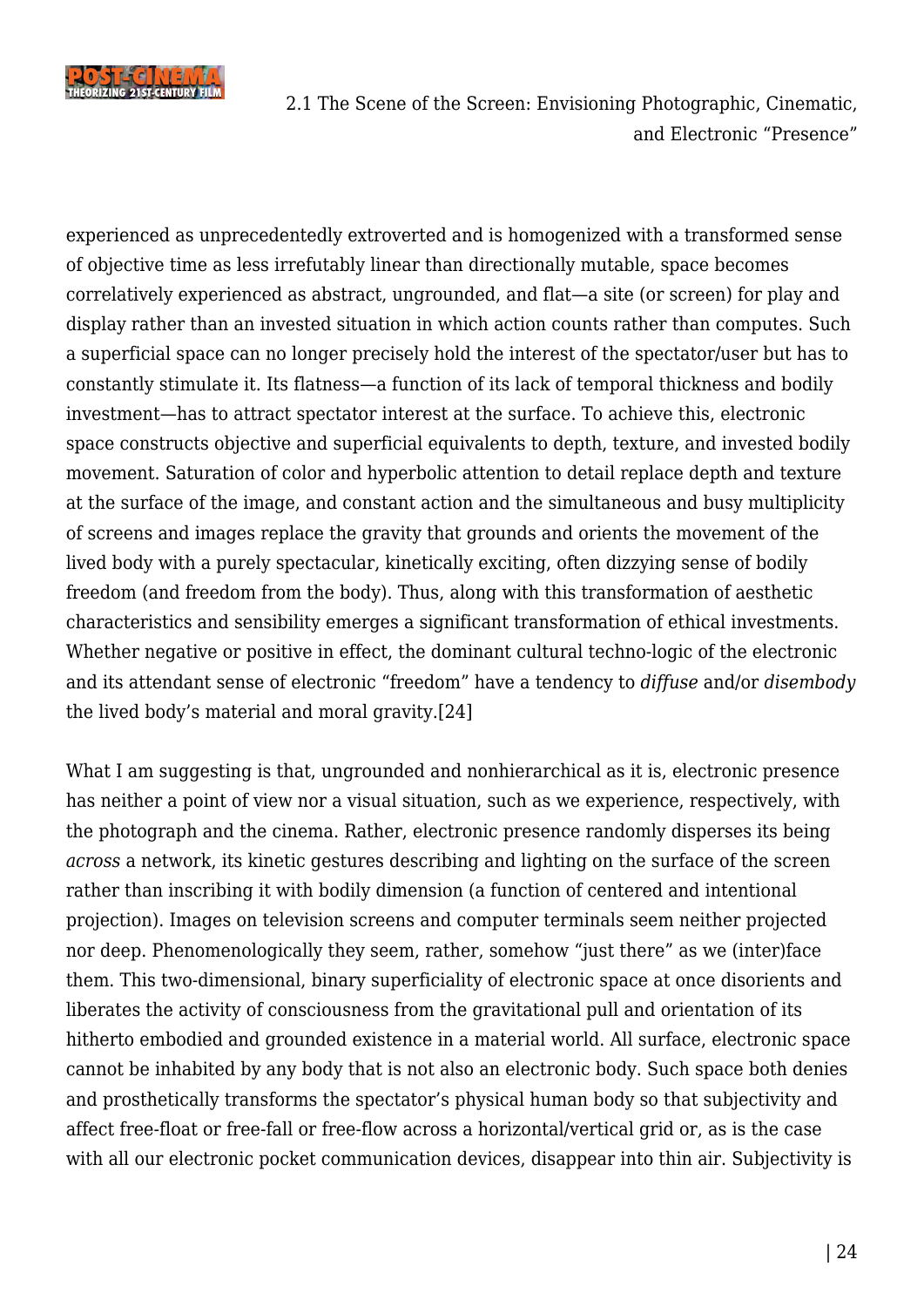

at once decentered, dispersed, and completely extroverted—again erasing the modernist (and cinematic) dialectic between inside and outside and its synthesis of discontinuous time and discontiguous space in the coherence of conscious and embodied experience. As Jameson explains this novel state of being:

[T]he liberation . . . from the older *anomie* of the centered subject may also mean, not merely a liberation from anxiety, but a liberation from every other kind of feeling as well, since there is no longer a self present to do the feeling. This is not to say that the cultural products of the postmodern era are utterly devoid of feeling, but rather that such feelings—which it might be better and more accurate to call "intensities"—are now free-floating and impersonal, and tend to be dominated by a peculiar kind of euphoria. (64)

Co-constituted and brought to visibility by the cultural and techno-logic of the electronic, this kind of euphoric presence is not merely novel and peculiar. At the risk of sounding reactionary I would suggest that it also can be dangerous—and this not merely because its abstraction tends to cause car accidents. At a much deeper level its lack of specific and explicit interest and grounded investment in the human body and enworlded action, its freefloating leveling of value, and its saturation with the present instant could well cost us all a future.

In "The Body as Foundation of the Screen" Elena del Río points out that a phenomenological and existential description of technologically produced images must insist "on the structuring role of the body in the production and reception of images, but more importantly, on *the reconfiguration of the body itself*—one that extends limits beyond the objective frames of visibility and presence" (95). In the context of discussing the singular films of Atom Egoyan, who explores human relationships as they are lived negatively and positively within multiple—and primarily electronic—modes of technologically mediated perception and expression, del Río describes the reconfiguration of the lived-body subject in a similar yet much more positive way than does Jameson. Pointing to our experience of the multiplicity of screens and the simultaneity of heterogeneous spaces in electronically mediated image culture, she writes: "Such coexistence of images has the effect of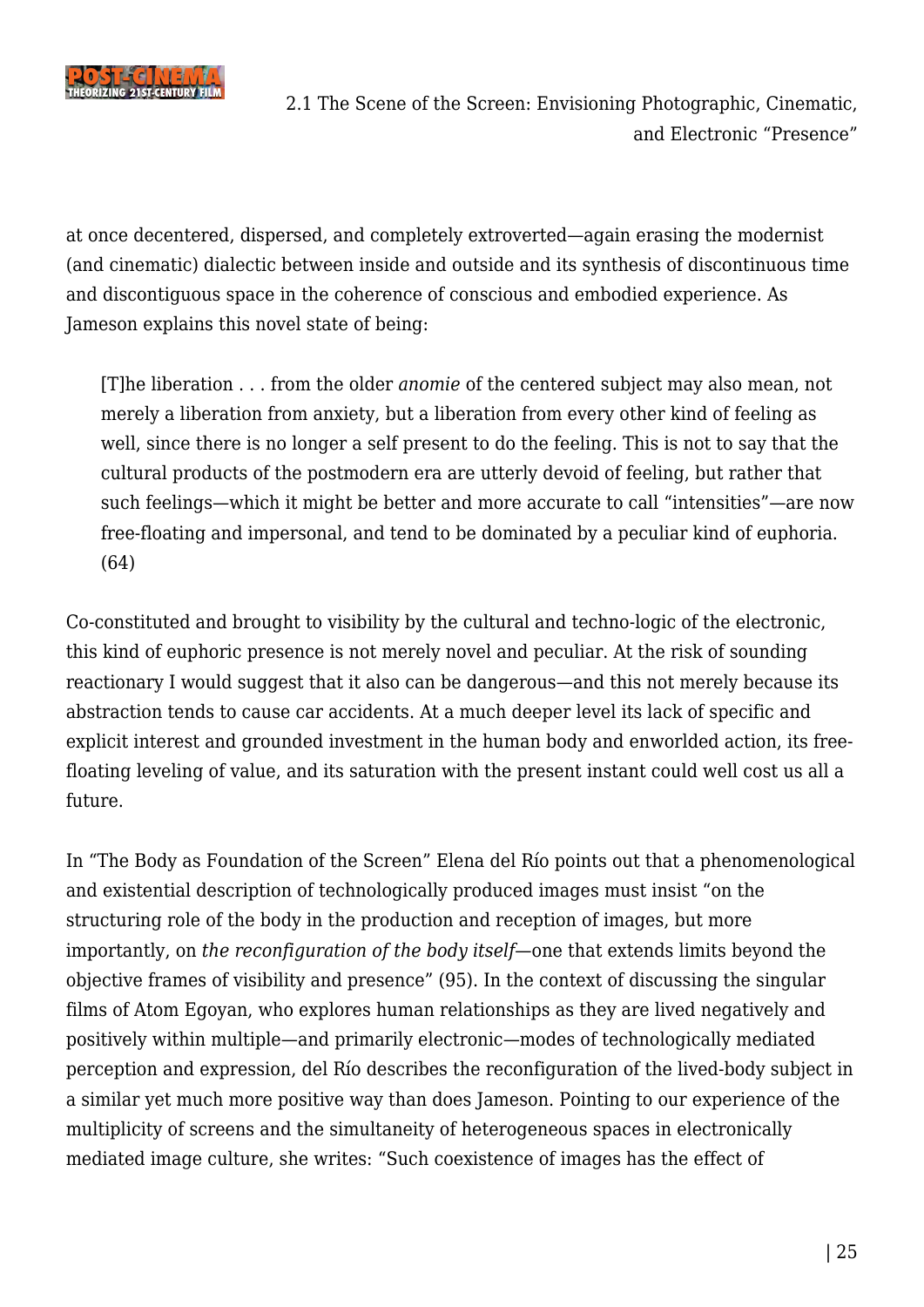

dispersing the punctual and self-possessed body into a multiplicity of bodies inhabiting different temporal and spatial sites. Thus, rather than sustaining the illusion of a narcissistic ego-logical identity, the electronic screen is able to provide a symbolic paradigm of impermanence and insubstantiality" (109). Nonetheless, she also notes that the more positive aspects of this electronic dispersal and reconfiguration of the lived-body subject are hardly normative—and indeed contradict the dominant logic of recent cybernetic environments that, however futilely, attempt "to shun and erase the body as if its existential and organic weight could simply be wished away" (97). Thus, Egoyan's "use of the electronic screen" as a new mode of humanization capable of articulating and representing substance and value is "radical" and "does not contradict the effects normatively produced by electronic media." And, it is worth noting, this electronic reconfiguration of the livedbody subject occurs through the *cinematic*—Egoyan's films incorporating the electronic (rather than the other way round) so that his cinema constitutes, as del Río describes it, "a self-conscious representational process that is absent in the majority of mainstream uses of electronic technologies" (112).

Phenomenological analysis does not end with the "thick" description and thematization of the phenomenon under investigation. It aims also for an interpretation of the phenomenon that discloses, however partially, the lived meaning, significance, and nonneutral value it has for those who engage it. In terms of contemporary moving-image culture, however much they both engage and contest each other and however much they borrow on each other's figures and metaphors, the material differences between cinematic and electronic representation emerge as significant differences in their historically lived meaning and value. Cinema is an objective technology of perception and expression that comes—and becomes—before us in a structure that implicates both a sensible body and a sensual and sense-making subject. In its visual address and movement it allows us to see objectively for the first time what was once a visible impossibility: that we are at once both intentional subjects and material objects in the world, both the seer and the seen. Thus, it shows us and affirms the embodied being of consciousness as it materially and intentionally engages the substantial world. It also affirms and shows us that, sharing materiality and the world through vision and action, we are intersubjective beings.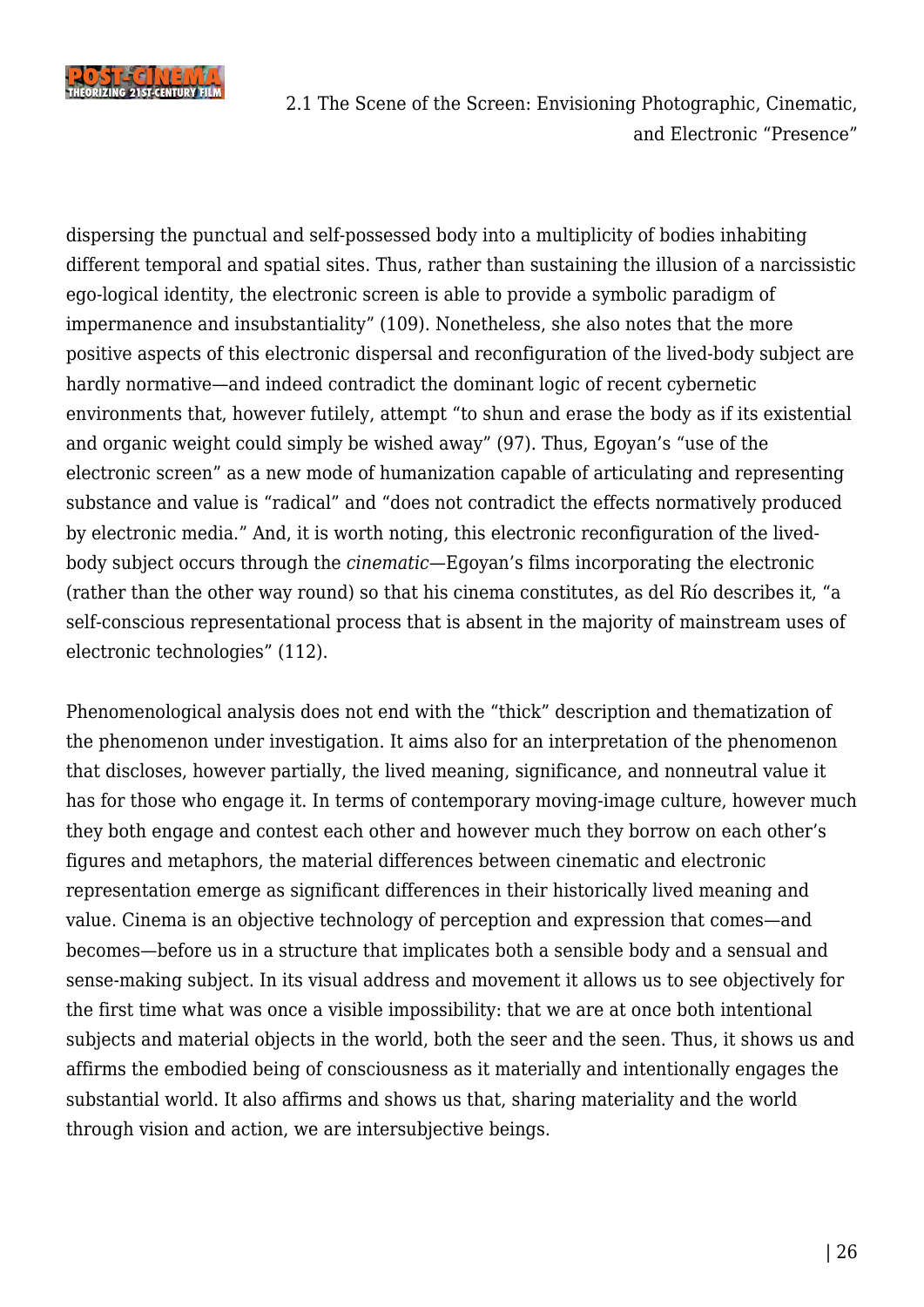

Now, historically, it is the techno-logic of the electronic—and not the residual logic of the cinematic—that dominates the form and in-forms the content of our cultural representations. And, unlike cinematic representation, electronic representation by its very structure phenomenologically diffuses the fleshly presence of the human body and the dimensions of that body's material world. However significant and positive its values in some regards, however much its very inventions and use emerge from lived-body subjects, the electronic tends to marginalize or trivialize the human body. Indeed, at this historical moment in our particular society and culture, we can see all around us that the lived body is in crisis. Its struggle to assert its gravity, its differential existence, status, and situation, its vulnerability and mortality, its vital and social investment in a concrete lifeworld inhabited by others, is now marked in hysterical and hyperbolic responses to the disembodying effects of electronic representation. On the one hand, contemporary moving images show us the human body (its mortal "meat") relentlessly and fatally interrogated, "riddled with holes" and "blown away," unable to maintain material integrity or moral gravity. If the Terminator doesn't finish it off, then electronic smart bombs will. On the other hand, the current popular obsession with physical fitness and cosmetic surgery manifests the wish to reconfigure the human body into something more invulnerable—a "hard body"; a lean, mean, and immortal "machine"; a cyborg that can physically interface with the electronic network and maintain a significant—if altered—material presence in the current digitized lifeworld of the subject. Thus, it is no historical accident that, earlier in our electronic existence, bodybuilder Arnold Schwarzenegger played the invulnerable, hard-body cyborg Terminator, whereas, much more recently and more in tune with the lived body's dematerialization, the slightly built Keanu Reeves flexibly dispersed and diffused what little meat he had across *The Matrix* (Andy and Larry Wachowski, 1999), *The Matrix Reloaded* (Andy and Larry Wachowski, 2003), and *The Matrix Revolutions* (Andy and Larry Wachowski, 2003).

Within the context of this material and technological crisis of the flesh, one can only hope that the hysteria and hyperbole surrounding it are strategic responses—and that through this crisis the lived body has, in fact, managed to reclaim our attention sufficiently so as to forcefully argue for its existence and against its simulation or erasure. For, within the dominant cultural and techno-logic of the electronic there are those out there who prefer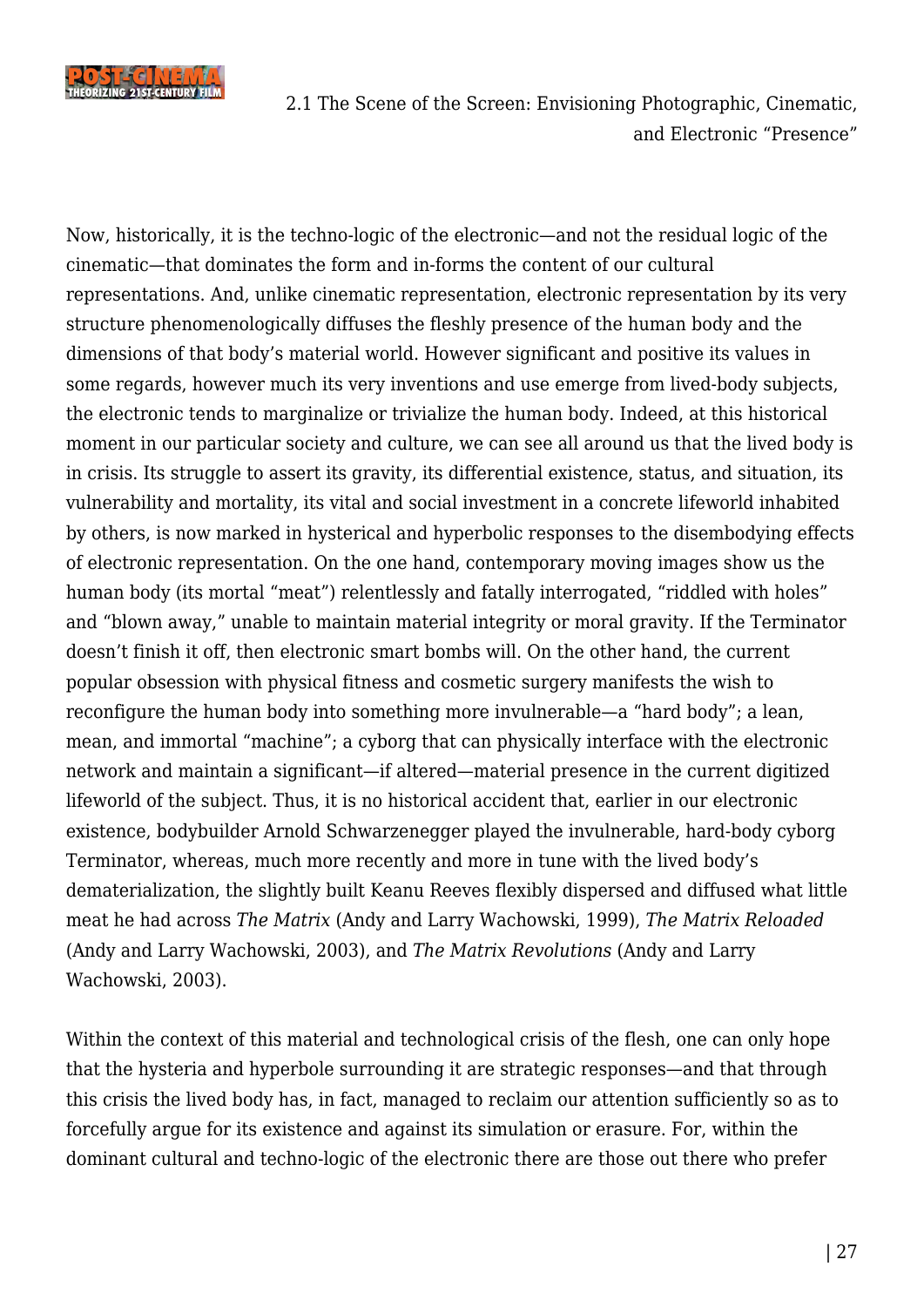

<span id="page-27-0"></span>the simulated body and a virtual world. Indeed, they have forgotten that "technology springs from the very human condition of embodiment" and actually believe the body (contemptuously called "meat" or "wetware") is best lived only as an image or as information. Indeed, they suggest that the only possibility for negotiating one's presence in our electronic lifeworld is to reconfigure the body through disembodiment, to digitize and download our consciousness into the neural nets and memory and onto the screens of a solely electronic existence.[\[25\]](#page-35-0) Such an insubstantial electronic presence can ignore AIDS, homelessness, hunger, torture, the bloody consequences of war, and all the other ills the flesh is heir to outside the image and the datascape. It can ignore the lived body that not only once imagined its techno-logic but gave it substantial grounding, gravity, and value. It can ignore its own history. Indeed, devaluing the physically lived body and the concrete materiality of the world, the dominant cultural and techno-logic informing our contemporary electronic "presence" suggests that—if we do not take great care—we are all in danger of soon becoming merely ghosts in the machine.

## Works Cited

Barthes, Roland. *Camera Lucida: Reflections on Photography*. Trans. Richard Howard. New York: Hill and Wang, 1981. Print.

Bazin, André. "The Ontology of the Photographic Image." *What Is Cinema?* Trans. Hugh Gray. Vol. 1. Berkeley: U of California P, 1967. 9-16. Print.

Comolli, Jean-Louis. "Machines of the Visible." *The Cinematic Apparatus*. Eds. Teresa de Lauretis and Stephen Heath. New York: St. Martin's, 1980. 121-42. Print.

Crary, Jonathan. *Techniques of the Observer: On Vision and Modernity in the Nineteenth Century*. Cambridge: MIT P, 1990. Print.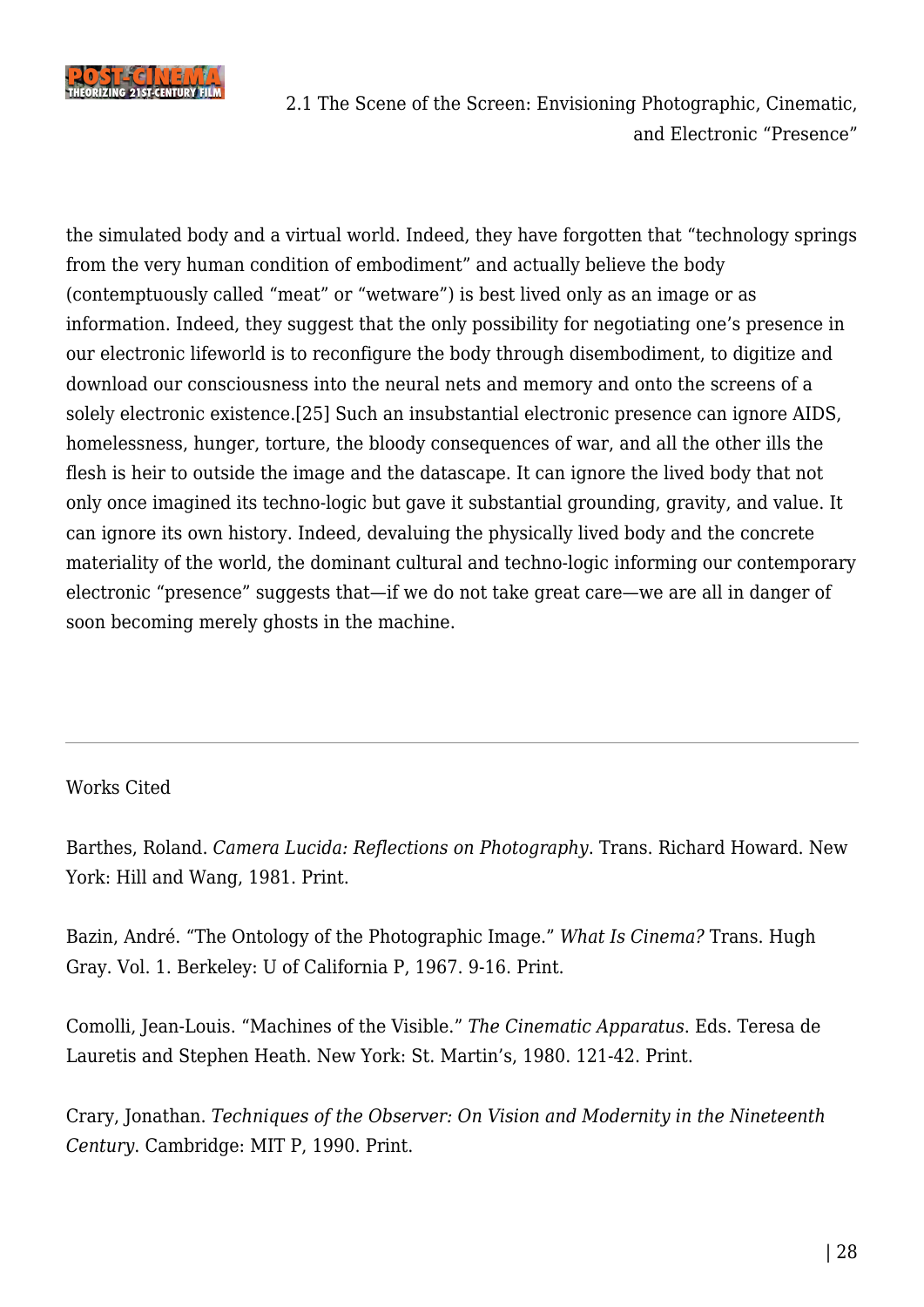

Danto, Arthur C. "Moving Pictures." *Quarterly Review of Film Studies* 4.1 (1979): 1-21. Print.

Debord, Guy. *Society of the Spectacle*. Detroit: Black and Red, 1983. Print.

del Río, Elena. "The Body as Foundation of the Screen: Allegories of Technology in Atom Egoyan's *Speaking Parts*." *Camera Obscura* 37-38 (1996): 92-115. Print.

Gleick, James. *Chaos: Making a New Science*. New York: Viking, 1987. Print.

Grundberg, Andy. "Ask It No Questions: The Camera Can Lie." *New York Times* 12 Aug. 1990 2: 1, 29. Print.

Heidegger, Martin. "The Question Concerning Technology," Trans. William Lovitt. *Martin Heidegger: Basic Writings*. Ed. David Farrell Krell. New York: Harper, 1977. 283-317. Print.

Heim, Michael. *Electric Language: A Philosophical Study of Word Processing*. New Haven: Yale UP, 1987. Print.

Ihde, Don. *Technology and the Lifeworld: From Garden to Earth*. Bloomington: Indiana UP, 1990. Print.

Jameson, Fredric. "Postmodernism, or, The Cultural Logic of Late Capitalism." *New Left Review* I/146 (1984): 53-92. Print.

Kern, Stephen. *The Culture of Time and Space: 1880-1918*. Cambridge: Harvard UP, 1983. Print.

Landon, Brooks. "Cyberpunk: Future So Bright They Gotta Wear Shades." *Cinefantastique* 18.1 (1987): 26-31. Print.

Lunenfeld, Peter. "Digital Photography: The Dubitative Image." *Snap to Grid: A User's*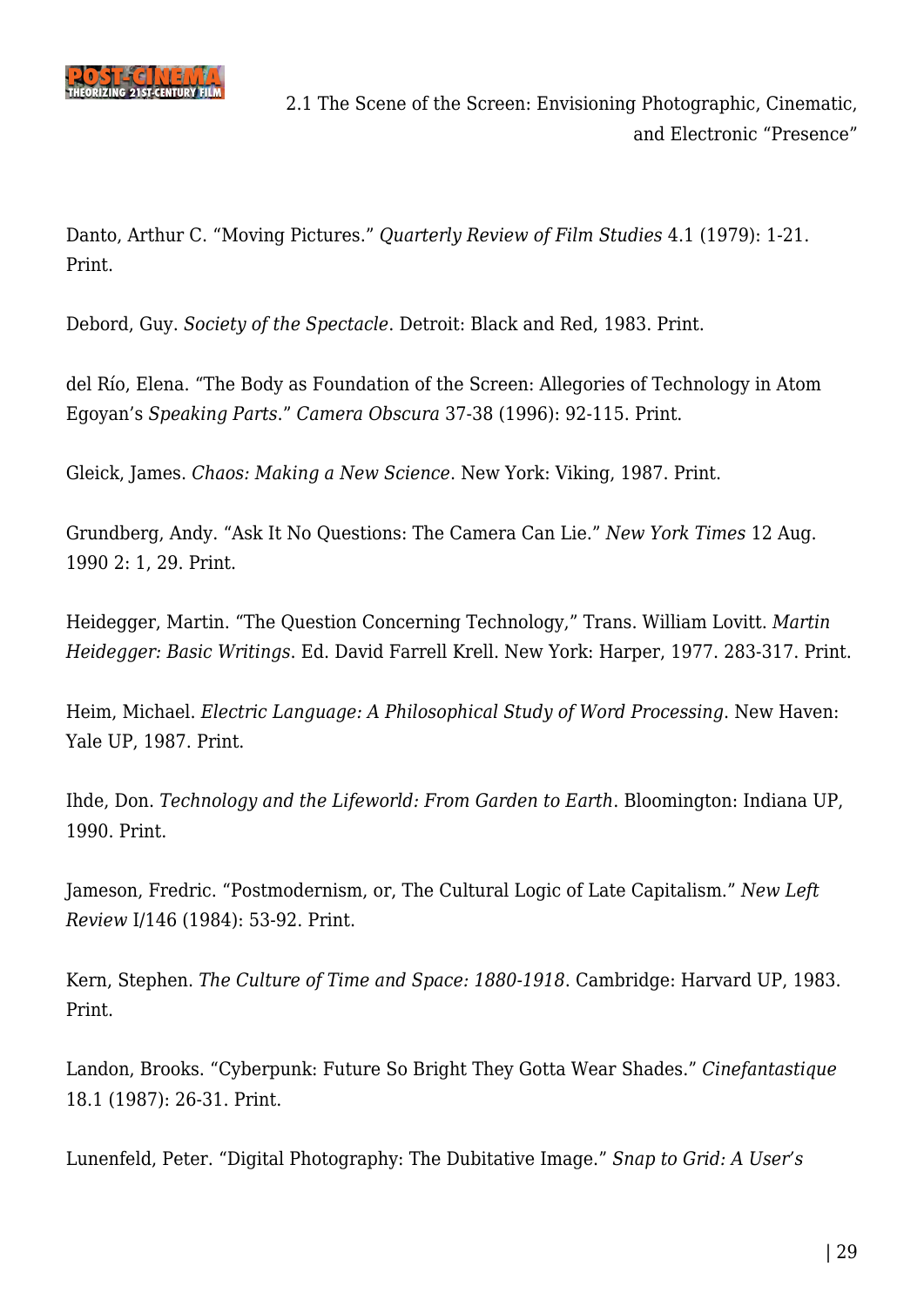

*Guide to Digital Arts, Media, and Culture*. Cambridge: MIT P, 2000. 55-69. Print.

Merleau-Ponty, Maurice. "Eye and Mind." Trans. Carleton Dallery. *The Primacy of Perception*. Ed. James Edie. Evanston: Northwestern UP, 1964. 159-90. Print.

—. *The Visible and the Invisible*. Trans. Alphonso Lingis. Evanston: Northwestern UP, 1968. 143-44. Print.

Mitchell, William J. *The Reconfigured Eye: Visual Truth in the Post-Photographic Era*. Cambridge: MIT P, 1992. Print.

Proust, Marcel. *Remembrance of Things Past*. Vol. 1. 1922. Trans. C. K. Scott Moncrieff and Terence Kilmartin. New York: Random House, 1981. Print.

Scarry, Elaine. "The Merging of Bodies and Artifacts in the Social Contract." *Culture on the Brink: Ideologies of Technology*. Eds. Gretchen Bender and Timothy Druckrey. Seattle: Bay, 1994. Print.

Sobchack, Vivian. "The Active Eye: A Phenomenology of Cinematic Vision." *Quarterly Review of Film and Video* 12.3 (1990): 21-36. Print.

—. *The Address of the Eye: A Phenomenology of Film Experience.* Princeton: Princeton UP, 1992. Print.

*—. Screening Space: The American Science Fiction Film*. New Brunswick: Rutgers UP, 1997. Print.

—. "A Theory of Everything: Meditations on Total Chaos." *Artforum International* (1990): 148-55. Print.

Sontag, Susan. *On Photography*. New York: Delta, 1973. Print.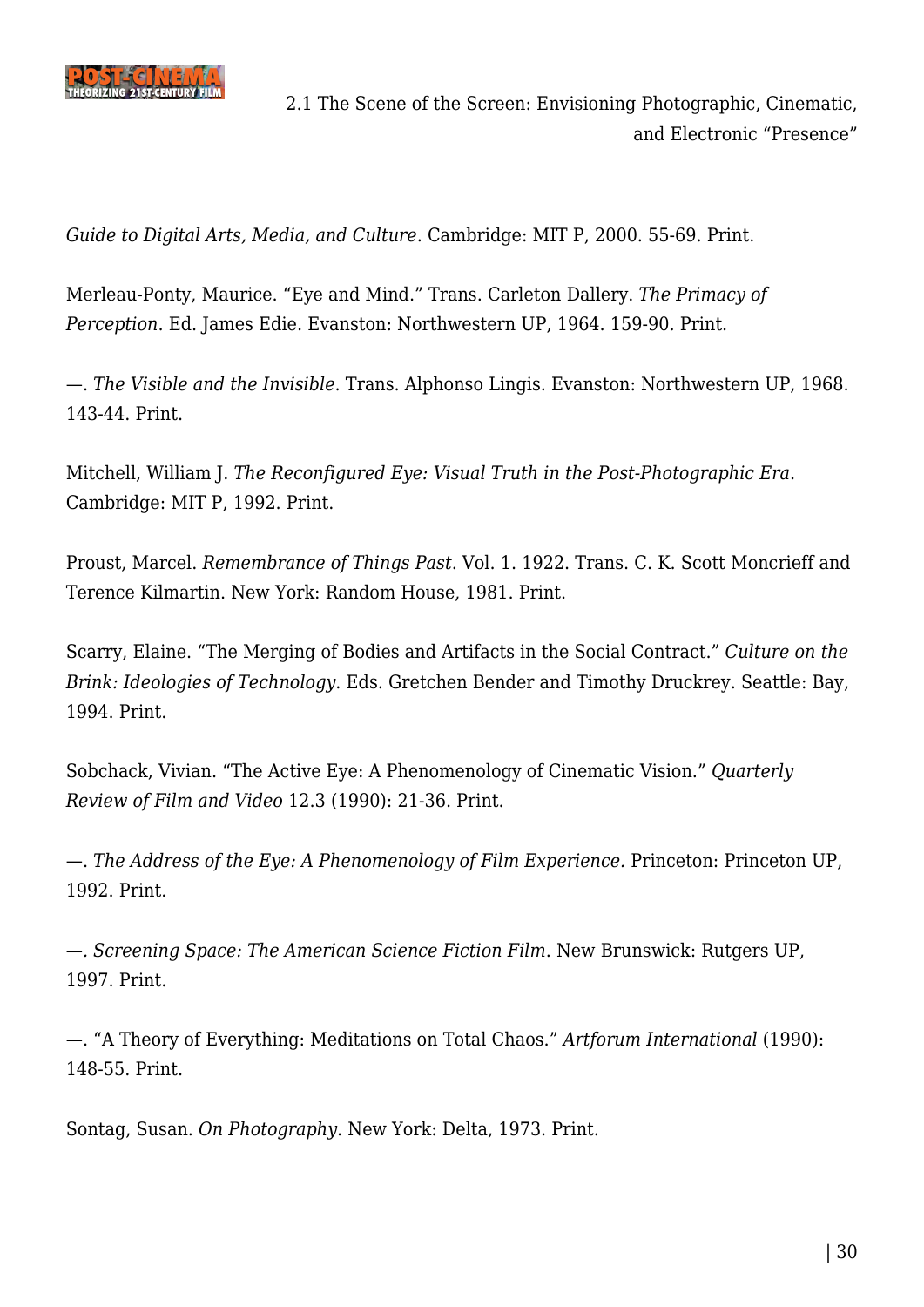

## Notes

This chapter reprints "The Scene of the Screen: Envisioning Photographic, Cinematic, and Electronic 'Presence,'" as it appeared in *Carnal Thoughts: Embodiment and Moving Image Culture*, by Vivian Sobchack. © 2005 by the Regents of the University of California. Published by the University of California Press. Reprinted with permission from the author and from the publisher.

<span id="page-30-0"></span>[\[1\]](#page-3-0) Reference here is not only to the way in which automotive transportation has extended the capacity for movement of our physical bodies and thus our lived sense of distance and space, the rhythms of our temporality, and the hard currency that creates and expresses our cultural values relative to such things as class and style but also to the way in which it has changed the very sense we have of our bodies. The vernacular expression of regret for "being without wheels" speaks ontologically to our very real incorporation of the automobile, as well as to its incorporation of us.

<span id="page-30-1"></span>[\[2\]](#page-3-1) Ihde distinguishes two forms of perception: "What is usually taken as sensory perception (what is immediate and focused bodily in actual seeing, hearing, etc.), I shall call *microperception*. But there is also what might be called a cultural, or hermeneutic, perception, which I shall call *macroperception*. Both belong equally to the lifeworld. And both dimensions of perception are closely linked and intertwined" (29: emphasis added).

<span id="page-30-2"></span>[\[3\]](#page-6-0) Seminal phenomenological works in this regard are Bazin; Sontag; and Barthes.

<span id="page-30-3"></span>[\[4\]](#page-7-0) Contemporary erosion of faith in the photographic as evidence of the real in popular consciousness has been the result of the development of the seamless electronic manipulation of the photographic image—a possible manipulation that now transparently informs our reception and inflects and transforms the photograph's "realism." Although air-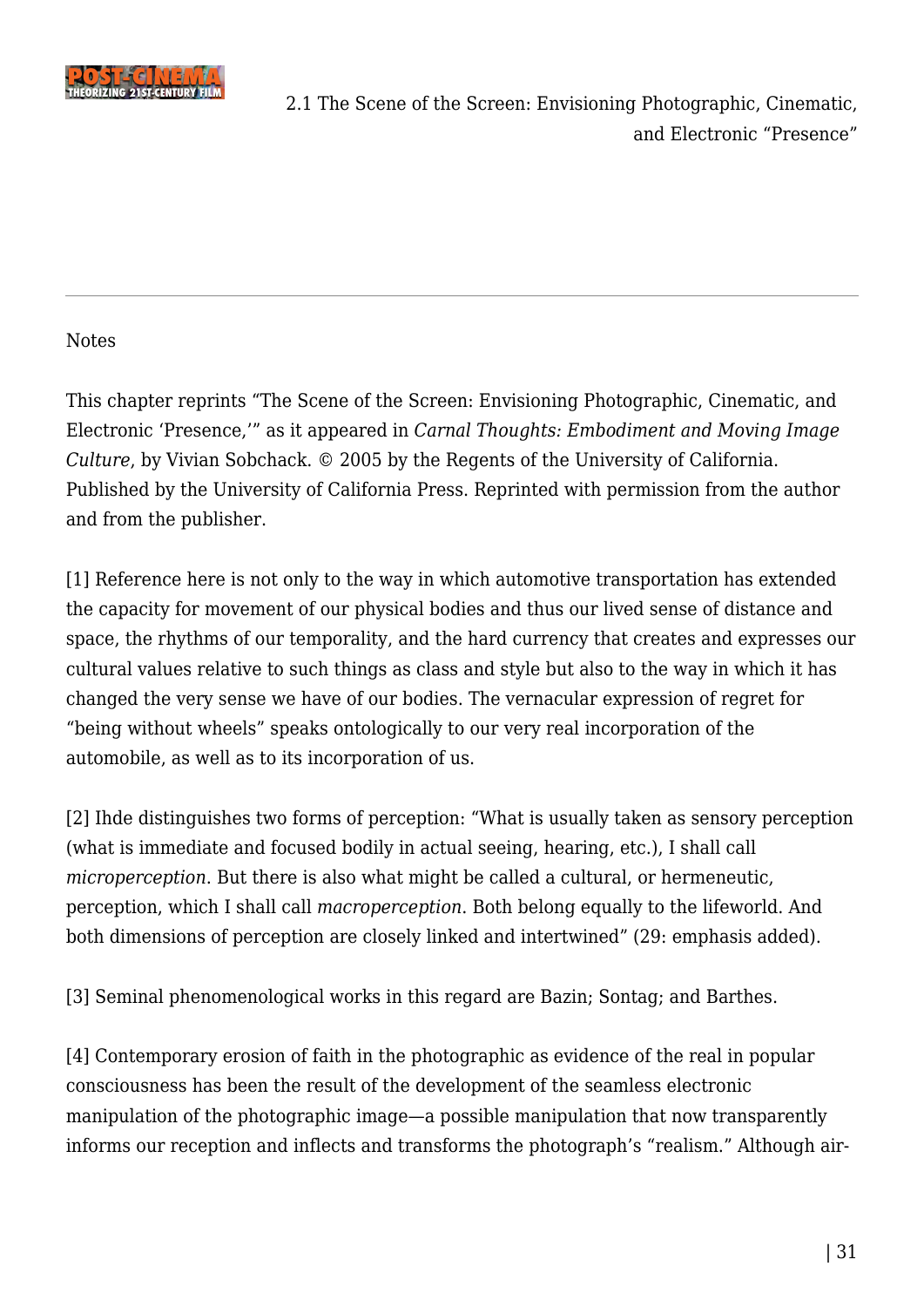

brushing and other forms of image manipulation have been practiced for a long while, they have generally left a discernible trace on the image; such is not the case with digital computer alterations of the photographic image. For an overview of this issue see Grundberg; for lengthier and more rigorous explication and discussion of the radical shift from the photographic to the digital, see both Mitchell and Lunenfeld.

<span id="page-31-0"></span>[\[5\]](#page-7-1) Most media theorists point out that photographic (and cinematic) optics are structured according to a norm of perception based on Renaissance theories of perspective; such perspective represented the visible as originating in, organized, and mastered by an individual and centered subject. This form of painterly representation is naturalized by the optics of photography and the cinema. Comolli, in "Machines of the Visible," says, "The mechanical eye, the photographic lens, . . . functions . . . as a guarantor of the identity of the visible with the normality of vision . . . with the norm of visual perception" (123-24).

<span id="page-31-1"></span>[\[6\]](#page-8-0) Jean-Luc Godard plays with this notion of photography as an objectified and literalized possession of vision's "having at a distance" in major sequences of his witty *Les Carabiniers* (1963). In the film two conscripts—dumb and dumber—come back from a war "rich" with material loot in their possession: suitcases full of picture postcards they perceive as quite literally capturing the national monuments and treasures they now (re)present.

<span id="page-31-2"></span>[\[7\]](#page-8-1) It must be noted that the expression *memory bank* is connected to electronic (not photographic) culture. It nonetheless serves us as a way of reading backward that recognizes a literal as well as metaphorical economy of representation and suggests that any attempts to understand the photographic in its "originality" are pervasively informed by contemporary electronic consciousness.

<span id="page-31-3"></span>[\[8\]](#page-8-2) Suspension of belief in "realism" is not the same as disbelief in the real. It is, however, a rejection of the transparency of such belief in "realism" and a recognition that our access to the real is always mediated and epistemologically partial.

<span id="page-31-4"></span>[\[9\]](#page-10-0) For readers unfamiliar with the film, *La Jetée* is a narrative articulated in a recursive structure. A survivor of World War III has a recurrent memory of a woman's face and a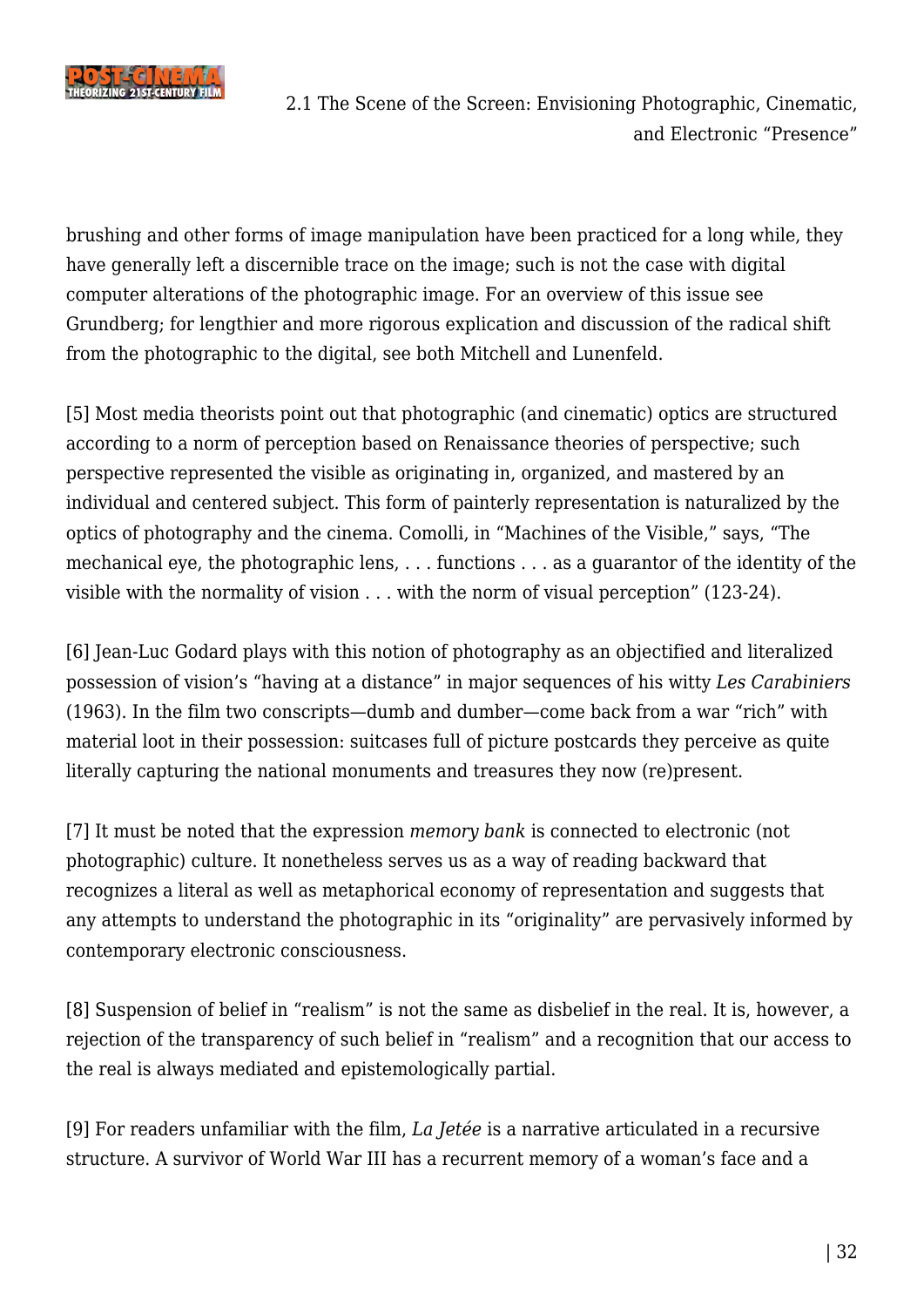

scene at Orly airport, where, as a child, he has seen a man killed. Because of his vivid memory scientists in his postapocalyptic culture—now living underground with minimal power and without hope—attempt experiments to send him back into his vivid past so that he can, perhaps, eventually time-travel to the future to get help for his present. After many experiments, the man is able to live briefly in his past images and actually meet and start a sporadic relationship with the woman he remembers, as well as to briefly visit the future. Aware, however, that he has no future in his own present, with the assistance of those in the future the protagonist chooses to return to his past and the woman he now loves. But this final return to the scene of his original childhood memory at Orly airport ultimately reveals, first, that what he watched as a child was himself as an adult being pursued by people from his own present, and, second, that his original memory was, in fact, the vision of his own adult death.

<span id="page-32-0"></span>[\[10\]](#page-11-0) For extended phenomenological description and interpretation of the various movements of cinematic vision see my "The Active Eye: A Phenomenology of Cinematic Vision."

<span id="page-32-1"></span>[\[11\]](#page-12-0) Here it is worth noting that James Joyce, in 1909, was "instrumental in introducing the first motion picture theater in Dublin" (Kern 76-77).

<span id="page-32-2"></span>[\[12\]](#page-12-1) This overriding and transformation of automatic movement by autonomous movement can be understood as a phenomenon that is not merely brought about as mere technological "illusion" if we consider that our relation to our own lived bodies is precisely similar: that is, our automatic physiological operations are constantly overwritten and transformed by our autonomous and intentional actions unless these operations are foregrounded because, in a particular instance, they trouble us and we specifically attend to them.

<span id="page-32-4"></span><span id="page-32-3"></span>[\[13\]](#page-13-0) With the electronic and the advent of the VCR and DVD player, a pause is indeed a pause. However, in the cinema, an image can appear "frozen" on the screen only if it is replicated many times over so that it can *continue moving* through the projector; unlike the still photograph, the film always has to actively work at "arresting" its gaze. For further elaboration, see my "The Active Eye."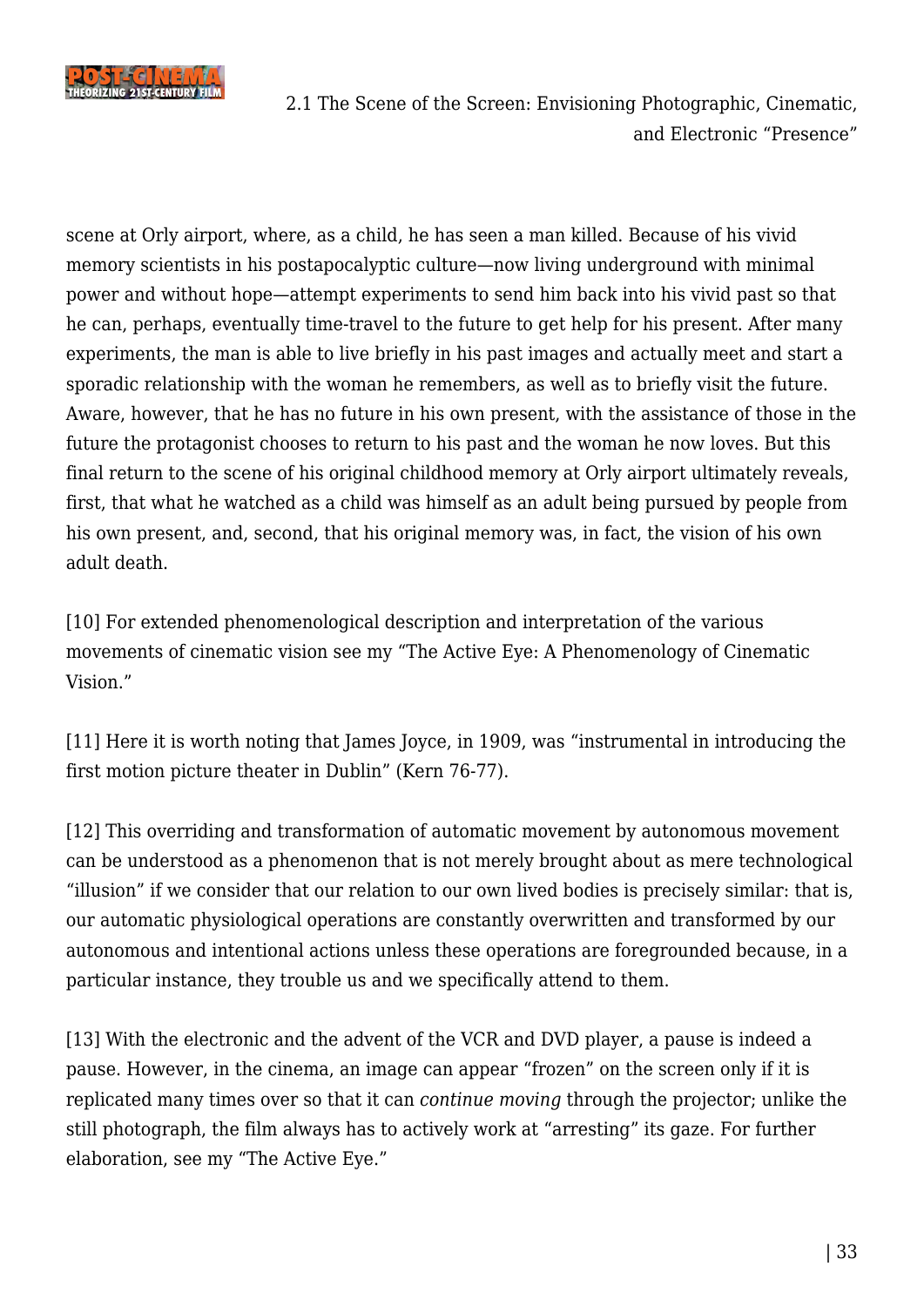

[\[14\]](#page-14-0) This statement encapsulates the major argument and supporting demonstration of my *The Address of the Eye: A Phenomenology of Film Experience*.

<span id="page-33-0"></span>[\[15\]](#page-18-0) Although all moving images follow each other serially, each photographic and cinematic image (or frame) is developed or projected analogically rather than digitally. That is, the image is developed or projected as a whole and its elements are differentiated by gradation rather than by the on/off discretion of absolute numerical values.

<span id="page-33-1"></span>[\[16\]](#page-20-0) I am speaking here of a *dominant* cultural and techno-logic. Obviously, electronic communication (including such things as petition circulation) can and does entail more significant degrees of moral gravity with correlatively significant material consequences. This, however, tends to be the case in circumstances and for people in cultures in which electronic and postmodern logic is *not* a dominant and in which embodied being is truly at referential stake and cannot be forgotten or so easily "liberated."

<span id="page-33-2"></span>[\[17\]](#page-20-1) Although it may undermine my argument here, I do admit that there may not be anything more meaningful than cheap airline tickets.

<span id="page-33-3"></span>[\[18\]](#page-20-2) Michael Heim's *Electric Language: A Philosophical Study of Word Processing* is apposite here. He writes:

Though it may have identical content, the film viewed through personal videocassette technology is not really the same film projected on the . . . silver screen. There is a profound change in the experience, . . . in the sense of what is being seen, when the projected images are no longer bigger than life and are manipulable through fastforward, freeze-frame, and every kind of fingertip control. Such viewing is no longer an occasion to which you must adjust your attention. With it, cinema culture comes to be on tap, manipulable at will. The videocassette provides a different psychic framework for the film." (118)

<span id="page-33-4"></span>[\[19\]](#page-20-3) See, e.g., *Sliding Doors* (Peter Howitt, 1998), in which a character lives out two dramatically different existential possibilities; *Run Lola Run* (Tom Tykwer, 1998), in which a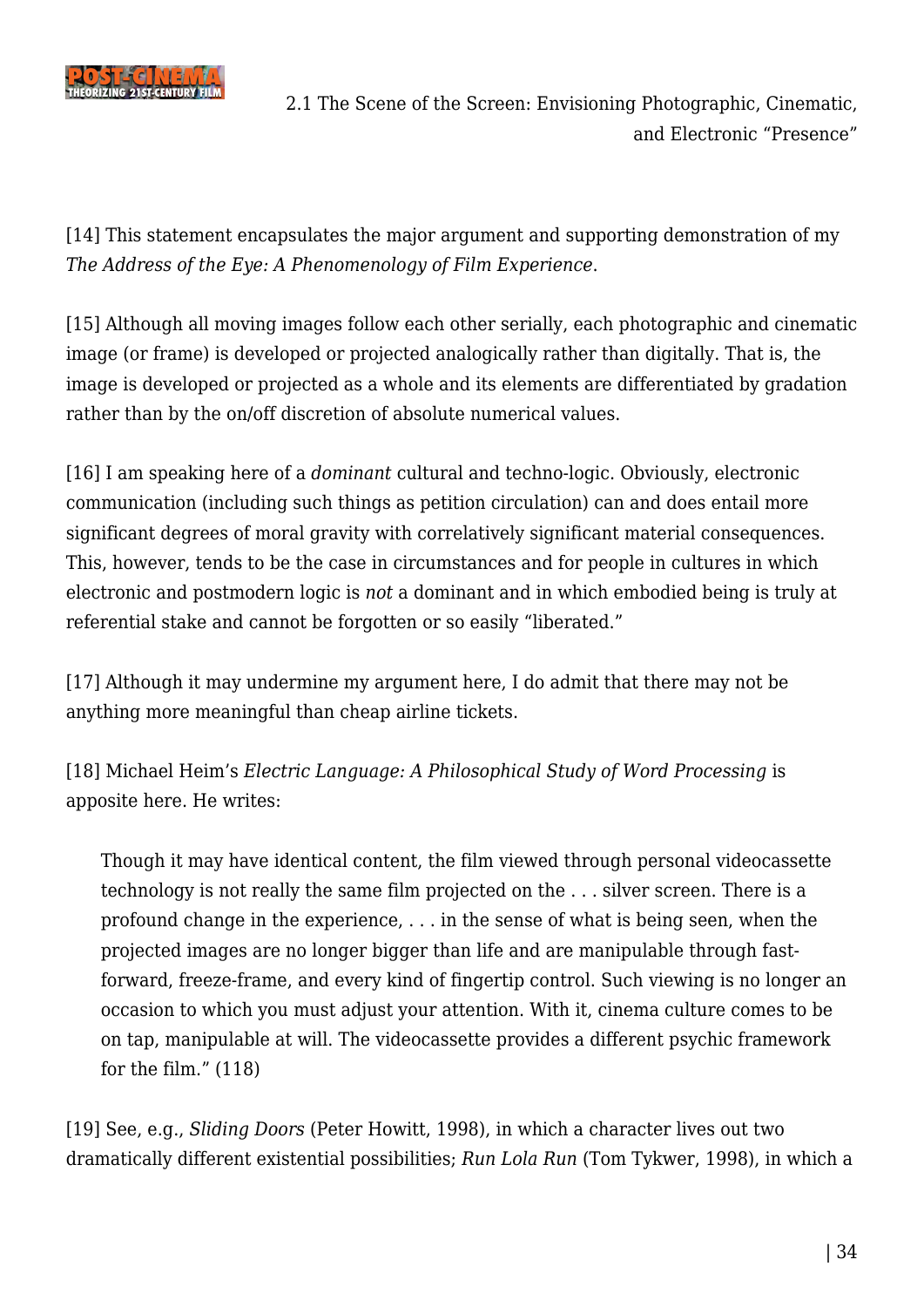

character literally runs through several iterations of a situation where—following chaos theory—small changes in initial conditions have major existential consequences; *Memento* (Christopher Nolan, 2000), in which time seems to move linearly backwards toward the inauguration of a past event but is actually full of gaps and overlaps and also moves ambiguously forward in relation to another of the film's narrative foci; and *Mulholland Drive* (David Lynch, 2001), in which there seems only local temporal cohesion and subjectivities and agency free-floats among the characters.

<span id="page-34-0"></span>[\[20\]](#page-22-0) The *Back to the Future* films—a trilogy—were all directed by Robert Zemeckis: *Back to the Future* (1985), *Back to the Future Part II* (1989), and *Back to the Future Part III* (1990).

<span id="page-34-1"></span>[\[21\]](#page-22-1) Of all narrative film genres, science fiction has been most concerned with poetically mapping those transformations of spatiality, temporality, and subjectivity informed and/or constituted by new technologies. As well, SF cinema, in its particular materiality, has made these new poetic maps concretely visible. For elaboration see my *Screening Space: The American Science Fiction Film* (223-305).

<span id="page-34-2"></span>[\[22\]](#page-22-2) My references to chaos in terms of complex systems are both specific and purposeful and derive from new circumscriptions of the complex relations between chaos and order in what were formerly seen as random and coincidental phenomena. For the most readable elaboration see Gleick; for an application to cultural issues related to contemporary representations of chaos see also my own "A Theory of Everything: Meditations on Total Chaos."

<span id="page-34-4"></span><span id="page-34-3"></span>[\[23\]](#page-22-3) This character, Miller, is both the film's most far-sighted "seer" and the narrative's most spaced-out "loony." He is prone to articulating disjointed yet strangely logical systems of relation in which connections between UFOs and South America explain where all the people on Earth have come from and where they are going. He demonstrates his notions of the "cosmic unconsciousness" and the "lattice of coincidence" by pointing out how "you'll be thinking of a plate of shrimp and suddenly someone will say 'plate' or 'shrimp' or 'plate of shrimp.'"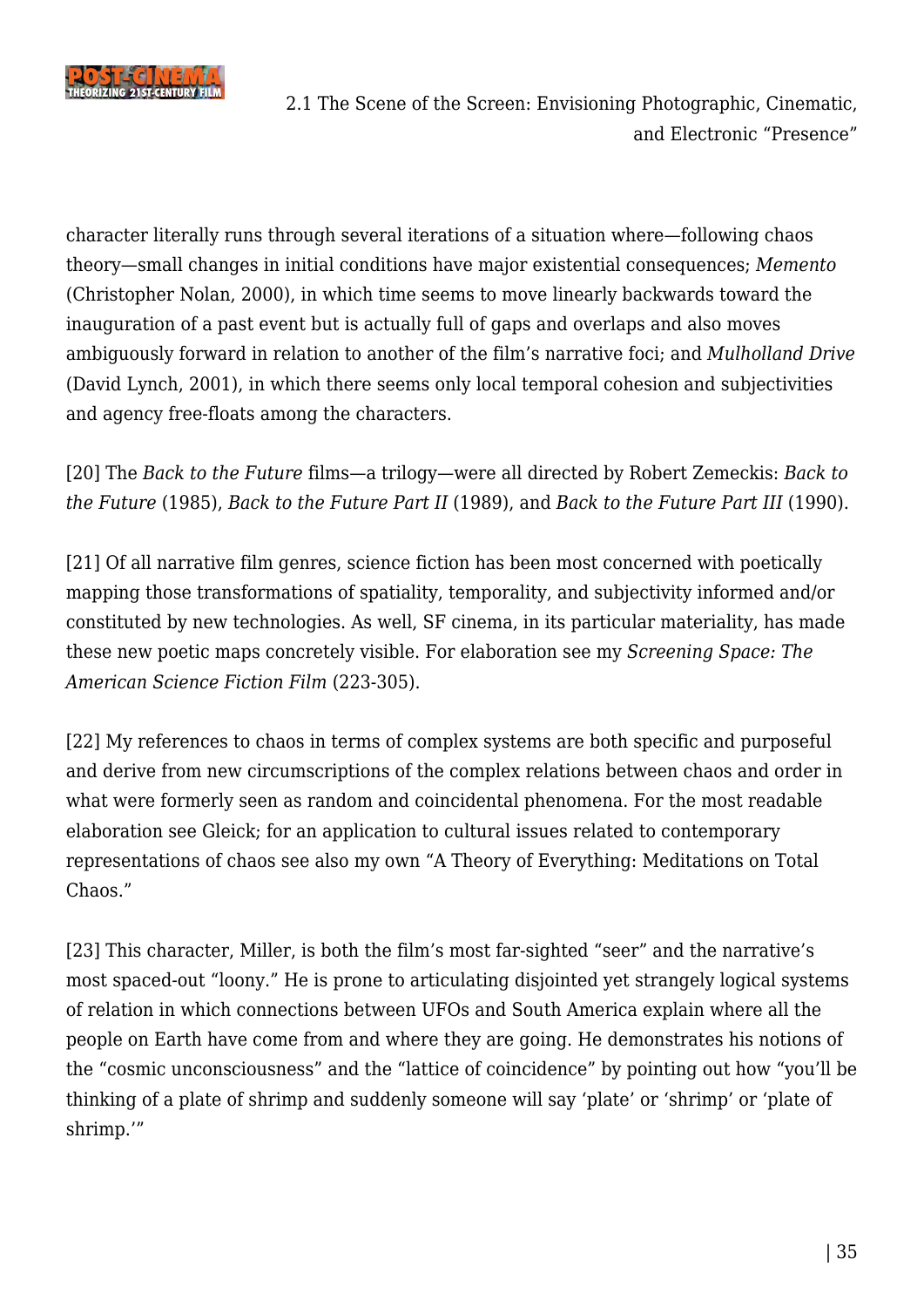

[\[24\]](#page-23-0) Since this essay was originally published, I have been confronted by arguments about this assertion, particularly in relation to virtual reality and various attempts to mobilize the human sensorium in electronic space. The argument is that electronic space "reembodies" rather than "disembodies" us. Although, to some extent, this is true, the dominant cultural logic of the electronic tends to elide or devalue the bodies that we are in physical space—not only as they suffer their flesh and mortality but also as they ground such fantasies of reembodiment.

<span id="page-35-0"></span>[\[25\]](#page-27-0) Since this essay was first written, it is interesting to note that the rhetoric of *downloading* one's consciousness into the computer has become further dispersed and "transcendentalized." Now, the rhetoric speaks of *uploading* one's consciousness onto the World Wide Web.

Vivian Sobchack is Professor Emerita in the Department of Film, Television, and Digital Media and former Associate Dean of the UCLA School of Theater, Film, and Television. Her books include *Screening Space: The American Science Fiction Film*; *The Address of the Eye: A Phenomenology of Film Experience*; *Carnal Thoughts: Embodiment and Moving Image Culture*; and two edited volumes, *The Persistence of History: Cinema, Television, and the Modern Event* and *Meta-Morphing: Visual Transformation in the Culture of Quick Change*. Her essays have appeared in numerous anthologies, and in journals such as *Film Comment*, *Film Quarterly*, *Camera Obscura*, *Quarterly Review of Film and Video*, *Animation: An Interdisciplinary Journal*, *Artforum International*, *Body and Society*, *History and Theory*, and *Representations*. In 2012, she was honored with the Society for Cinema and Media Studies' Distinguished Career Achievement Award for the significant impact her wide-ranging work has had on the field.